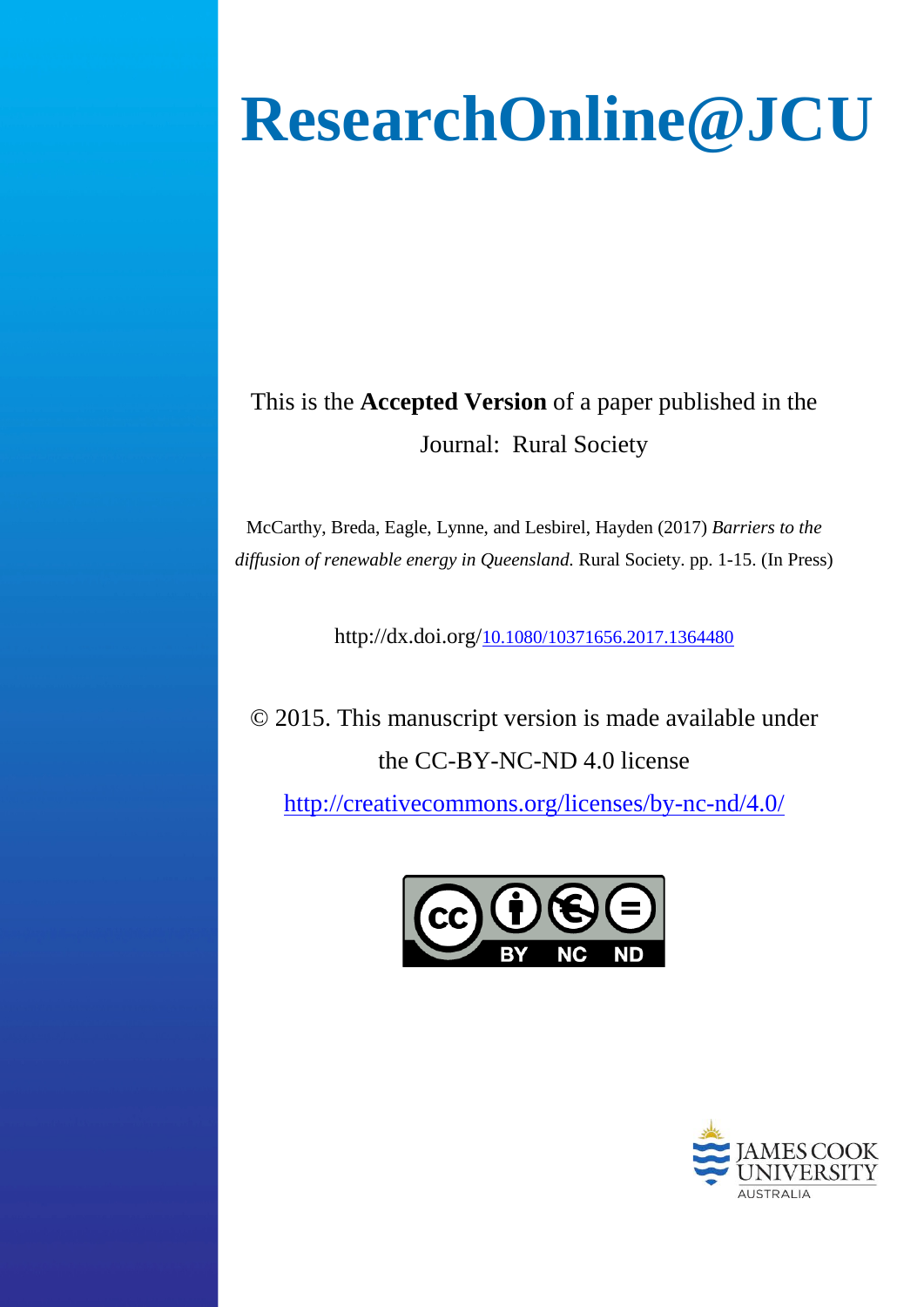#### **BARRIERS TO THE DIFFUSION OF RENEWABLE ENERGY IN QUEENSLAND**

#### **ABSTRACT**

Renewable energy (RE) is needed for the low-carbon future envisioned in the 2015 Paris climate change agreement. This article comparatively evaluates the RE performance of two states in Australia to show how government policies affect energy transitions. The 'complex systems' perspective is used as a theoretical lens and it elucidates the constraints to RE transitions. Ambitious targets at state level and sustained political support are required to overcome the multi-dimensional barriers to RE transitions. However, given the complexity of the energy system, governments should pursue collaborative efforts across states and with various stakeholders to avoid conflicts. They need to address concerns about rising electricity prices and energy security if the much needed decarbonisation of the electricity sector is to take place.

**Key words**: renewable energy targets, climate change.

# **INTRODUCTION**

Mitigating human-induced climate change is one of the greatest challenges facing society today. There is a general recognition that deep cuts in greenhouse gas emissions (GHG) are required in order to limit global warming over the 21st century to below 2°C relative to preindustrial levels (IPCC, 2014). Today's energy supply is largely responsible for climate change, acid rain and other negative impacts on health and the environment (Quaschning, 2016). Climate change can be mitigated by embracing renewable energy (RE) technologies, using carbon dioxide capture and storage (CCS) technologies and reducing energy demand (IPCC, 2014). The need for a global response to the threat of climate change was emphasised by the *United Nations' 21st Conference of the Parties* (COP21) at the end of 2015 (the Paris Agreement), although it failed to reach any legally binding agreement by any participating country to reduce carbon emissions (UNFCCC, 2016). 2015 was a record year for renewable energy and total capacity has now overtaken coal. The share of renewables in electricity is expected to rise from 23% to 28% over 2015 to 2021 and most growth will be in four key markets, China, the USA, EU and India (International Energy Agency, 2016). In contrast to global trends, RE sources account for only 7% of electricity generation in Australia, although its use has been increasing strongly in recent years (GeoScience Australia, 2017). Australia has one of the most coal-and-gas dependent electricity supplies in the world and one of the highest per capital rates of GHG emissions from the consumption of energy (Heard, Bradshaw & Brook, 2015).

New RE sources (solar, wind, small hydropower, geothermal and bio-energy) have great potential to contribute to global energy supplies and reduce global emissions. A transition to renewable-based energy systems is looking increasingly likely as the costs of solar and wind power systems have dropped dramatically in the past 30 years, and furthermore, policy mechanisms to support the diffusion of renewables have evolved (Akella, Saini & Sharma, 2009). The social benefits of RE include improved health, work opportunities, greater selfreliance, consumer choice and taking advantage of technological advances. The environmental benefits include reduced air pollution, lower GHG emissions and maintaining natural resources for the long term. Economic benefits include job creation in the construction of new energy infrastructure and in operations and maintenance services (Akella et al., 2009). A drawback with RE is its intermittency, in other words, it only operates when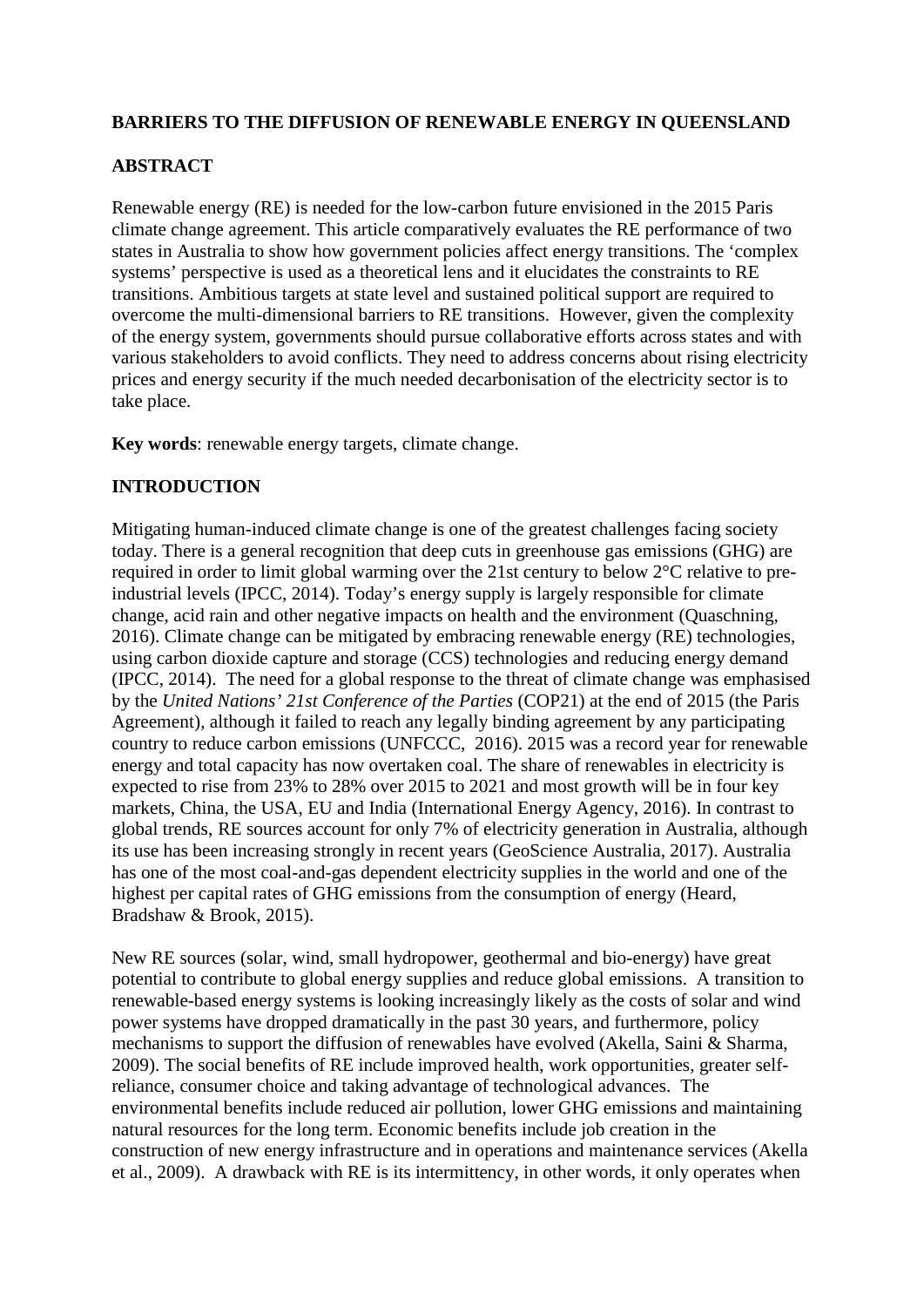weather conditions are favourable. However, it is argued that having a diversity of solar and wind sites, using energy storage options, gas turbine plants and reducing demand peaks, will protect the current reliability standard (Elliston, Diesendorf & MacGill, 2017).

This article addresses the challenges that a transition to RE poses for regional Australia. A comparative case study of two states in Australia is outlined and recommendations for improving RE planning are given. Given that much of Australia's solar and wind resources exist in rural areas of Australia with low population and marginal agricultural land (Climate Council of Australia, 2016), there may be opportunities for rural communities to exploit clean energy and avoid the externalities associated with coal. The social, environmental and health impacts of coal mining on local communities have been well documented in the literature (Morrice & Colagiuri, 2013).

The article is structured as follows. First, we provide a literature review on theoretical explanations for energy transitions and we elaborate on barriers to energy transitions. We introduce the complex systems perspective as a theoretical lens with which to explore energy transitions. Next, the research methods section contains an account for the methodology, including the case study selection and data analysis. This is followed by a presentation of the data findings and a discussion. We end this paper with conclusions and a reflection on the prospects for RE development in Australia and in other countries.

#### **LITERATURE REVIEW AND THEORY**

#### **Energy transitions and barriers to renewable energy**

Australia has considerable natural advantages in RE, but its electricity sector is one of the most carbon-intensive in the world (Clean Energy Council, 2015). The topic of RE has generated a considerable body of academic work, but this is divided between several disciplines such as engineering, economics, political science and sociology. Economic historians have played a key role in understanding the drivers of past energy transitions (such as the rise of coal). Theoretical concepts such as technology life cycles have been useful in explaining energy transitions (Grubler, 2012). There is a growing body of literature on energy transitions (Araújo, 2014), where a transition is defined as a shift in socio-technical systems (Geels, 2004), which unfolds over a long time-span and requires far-reaching changes along different dimensions including technological, organisational, political, economic and sociocultural (Markard, Raven & Truffer, 2012). Government policies and regulation play a significant role in stimulating, or obstructing, the development of new energy markets (Biggs, 2016). As Jacobsson & Bergek (2004) note, institutional change lies at the heart of energy transitions and it is a multi-faceted process, including market regulations, tax policies, value systems and R&D policy. Germany, which is Europe's largest economy, is seen as a leader in supporting RE. Its energy transition has had a positive net effect on its economy (Blazejczak, Braun, Edler & Schill, 2014). However, the transition was not an easy one. According to Jacobsson & Lauber (2006), a 'battle over institutions', including alterations in research and development (R&D) policy, was needed to overcome opposition from nuclear and coal interests, along with reluctant governments.

Identifying barriers to transitions is a strong theme in the energy literature. Inertia is a barrier, stemming from the investment in durable and capital intensive assets (Markard, 2011). Sustainability challenges are aggravated by strong path dependencies and carbon lockins (Unruh, 2000). Meadowcroft (2009, p. 329) argues that: "*Society can become trapped in*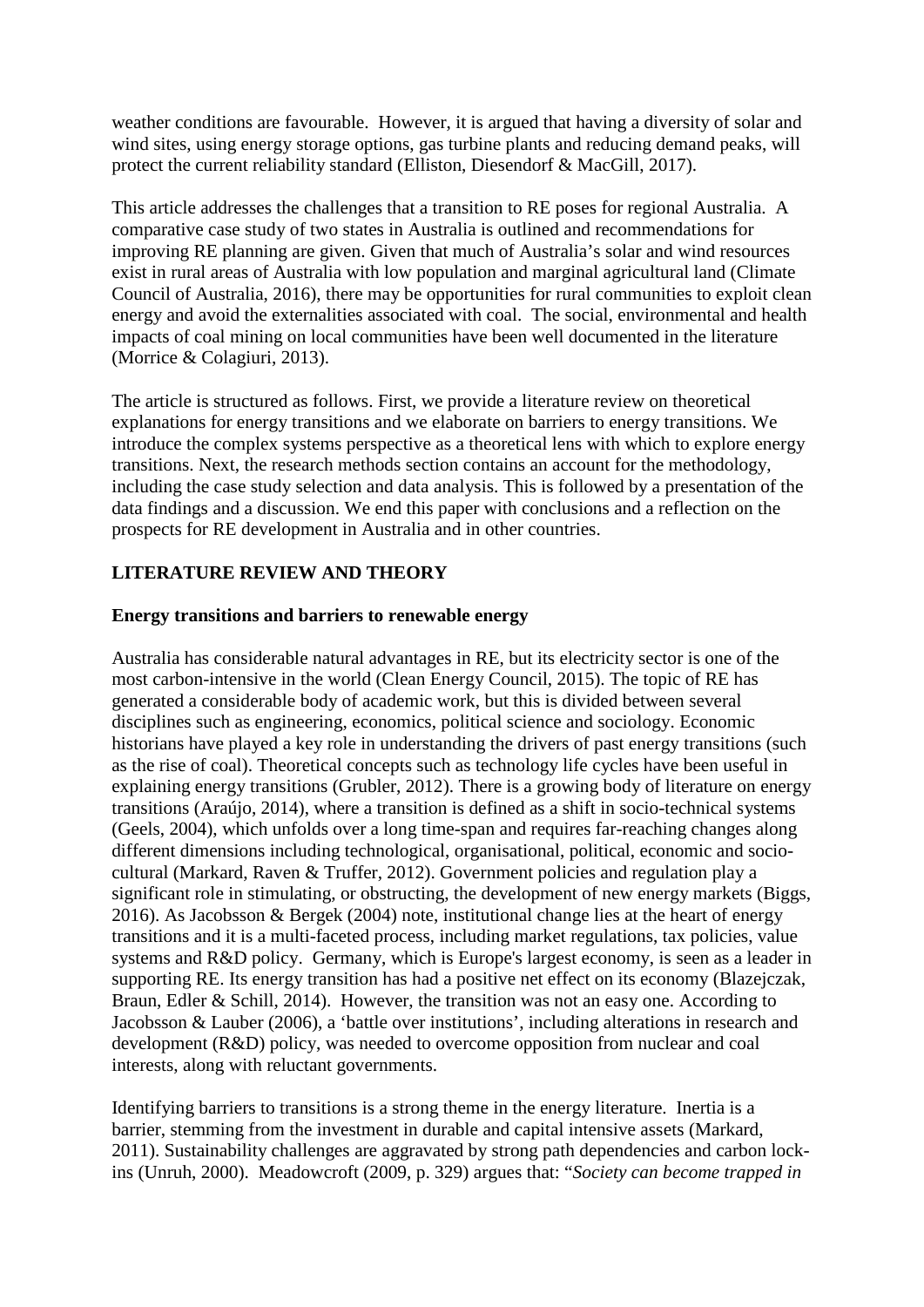*sub-optimal outcomes. Incumbent technologies enjoy huge advantages…and since economic strength (investment, income, exports, employment) can be converted into political influence, they can place substantial hurdles in the path of nascent rivals".* Market barriers are largely the domain of the economist and a market barrier is defined by Owen (2006, p. 633) as "anything that slows the rate at which the market for a technology expands." Market barriers include uncompetitive market price, high cost of finance, poor information, buyer's risk, regulation and technology-specific barriers (Owen, 2006; Painuly, 2001). The AKTESP framework (Trudgill, 1990) is useful in explaining barriers to solving environmental problems and the acronym stands for agreement; knowledge; technology; economic, social and political factors. Several reports have highlighted the technical challenges that need to be overcome in the Australian market (Belz & Owen, 2010; Deloitte, 2015), but the Australian Energy Market Operator has identified no fundamental barriers to securely operating with high renewables (AEMO, 2016). Regulatory and financial barriers exist, such as inconsistencies between states on issues such as network connection costs; licensing and approval processes (Jones, 2009); administrative hurdles; delays in project approvals; high capital costs and insufficient financial incentives (Martin & Rice, 2012).

There are a wide range of policy options for tackling market barriers (Byrnes, Brown, Foster & Wagner, 2013; Beck & Martinot, 2004; Pittock, Hussey & McGlennon, 2013; Queensland Renewable Energy Expert Panel, 2016) and they can be assessed on their effectiveness in reducing energy-related emissions and cost efficiency (MacGill, Outhred & Nolles, 2004). For instance, subsidies such as the feed-in-tariff scheme (FiT) and RE targets have been used to drive RE developments in Australia, just as they have been used elsewhere, such as Germany (Jacobsson & Lauber, 2006). A FiT is a direct incentive increasing RE and it typically provides individuals a payment based on volume of electricity exported into the grid (Queensland Renewable Energy Panel, 2016). This subsidy supported the rapid growth of small-scale, roof-top solar in Australia. Large scale solar and geothermal energy, however, struggle to obtain capital funding due to the high upfront capital costs (Byrnes et al., 2013), hence direct support is likely to be required (Clifton & Boruff, 2010). In the *Energy White Paper*, the federal government favours energy productivity and 'clean coal' technologies (i.e., high efficiency, low emission technology) in the future prosperity of the country's energy market (Australian Government, 2015). The challenge is advancing these technologies to a cost that is commercially competitive (The Minerals Council of Australia, 2017), but such technologies are politically attractive since it justifies continued use of the nation's extensive fossil fuel resources (Pittock, Hussey & McGlennon, 2013).

There is growing scholarship that discusses transitions to RE in Australia. Scholars have explored levels of social activism in influencing energy transitions (Pearse, 2016). In the literature, citizens are often seen as a bottleneck to social acceptance of energy infrastructure projects (Batel, Devine-Wright & Tangeland, 2013). Community opposition to wind farms in Australia has been explored (Jessup, 2010; Hindmarsh & Matthews, 2008), along with the impact of the coal lobby in the anti-wind farm movement (Muenstermann, 2012). Furthermore, research has examined the framing of mass media communication on RE. In Australia, reporting on RE has been largely negative with a heavy emphasis on how RE implies economic burdens for both households and industry (Djerf-Pierre, Cokley & Kuchel, 2016).

Predictably, climate change concerns have not been a priority in a carbon-dependent economy such as Australia. It is a country that is rich in fossil fuels. It holds the fourth largest black and brown coal resources in the world and has substantial gas resources, which provide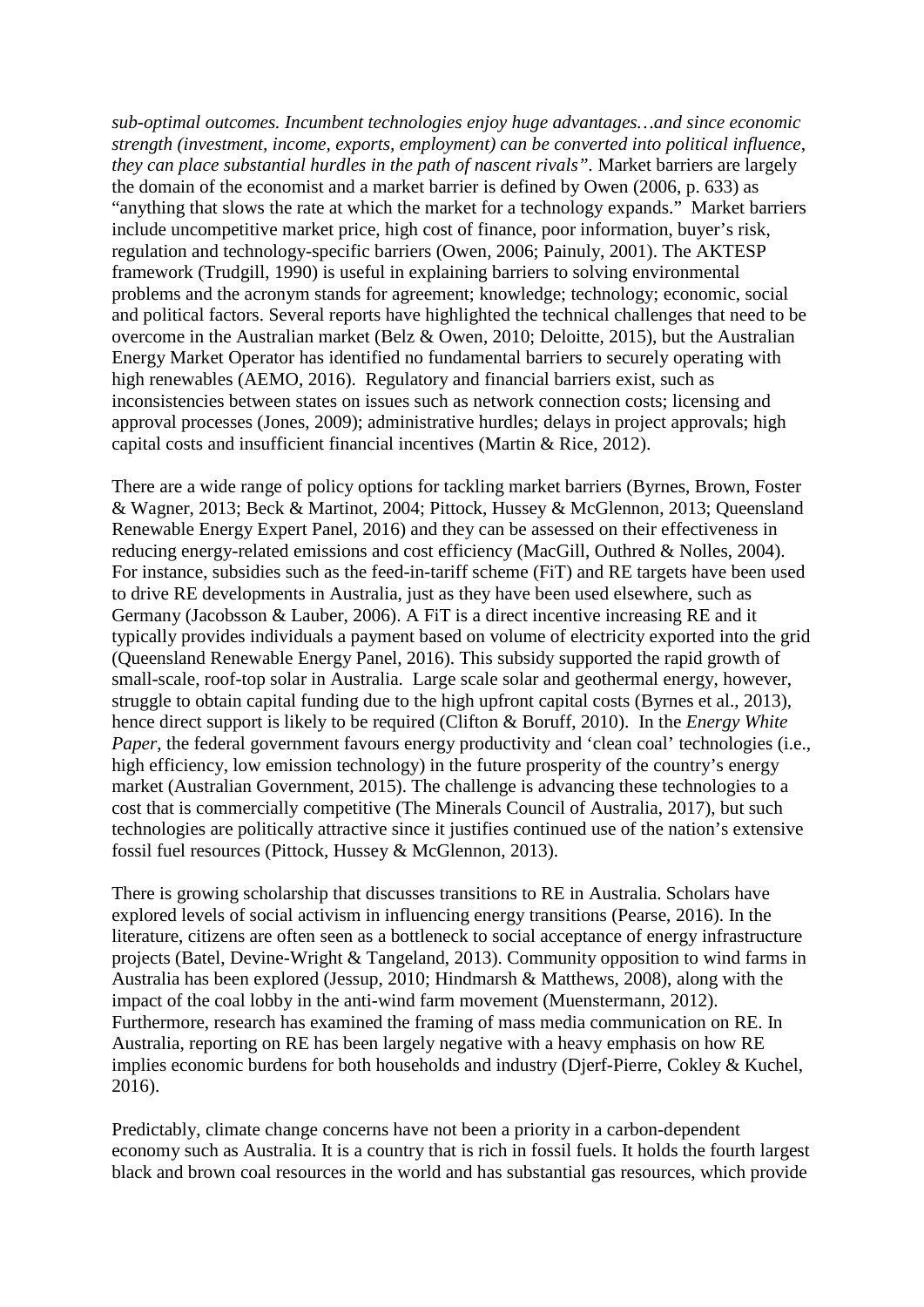significant economic benefit to the nation (Department of Industry, Innovation and Science, 2016; GeoScience Australia, 2017). In Australia, it has been argued that the bias towards fossil fuels in political circles has hampered the development of large-scale RE (Clifton & Boruff, 2010). The mandatory renewable energy target (MRET) was introduced in 2001 in the context of Australia's Kyoto negotiations (Kent & Mercer, 2006) but it became embroiled in debates and was the subject of complex and costly reviews. Kent & Mercer (2006, p. 1046) described the federal government at the time as a *"reluctant participant in programs and strategies aimed at emissions' reduction".* The MRET scheme is compatible with a permitbased emission trading scheme (MacGill, Outhred & Nolles, 2004), but it does not exist in Australia. Australian climate change politics are seen as "tumultuous", with a national emissions trading scheme (ETS) being "proposed, shelved, revived, legislated and replaced in the space of six years" (Pearse, 2016, p.1079). Opposition from incumbent groups to new policies underpinning energy transitions is to be expected (Wüstenhagen & Bilharz, 2006). In Australia, a proposal to tax the super-profits of the mining sector was strongly resisted by the mining lobby; the repeal of the mining tax in 2010 led Bell & Hindmoor (2014, p. 474) to conclude that "large industries like mining do indeed occupy a 'privileged' position within capitalist systems". Federal opposition to an economy-wide emissions reduction scheme is said to exist due to economic concerns (Oam, 2006). Furthermore, there are members of the conservative government who are sceptical of climate change and who doubt that it is human induced (Crowley, 2013).

This study examines the transition from fossil fuels to renewables in Australia. It is located in the discipline of strategic management, which is attuned to strategy formation and implementation processes. According to Sovacool (2014), social science related disciplines remain underutilised in contemporary energy studies research; he has called for a broadening of energy research, a focus on real-world problems and the bridging of the gap between academic researchers and practitioners, such as business people, policy makers and those managing utility programs. This article is case-based and does not address a conceptual gap in the literature; however, the study draws on a complex systems appraisal framework. This article subscribes to the view that using a 'complex systems' approach (Kauffman, 1995) is critical to understanding energy transitions. According to Geels (2004), socio-technical systems can consist of knowledge, social groups, organisations, capital and labour. The notion of complex systems is open to a variety of interpretations. They have a number of characteristics, including being made up of a large number of elements interacting richly, unknown variables, complex feedback loops, non-linearity and evolution to the edge of chaos (Anderson, 1999).

Previous studies on barriers to RE in an Australian context are rather scarce (e.g. Martin & Rice, 2012; Byrnes et al., 2013). One Australian study adopted a STEEP (social, technological, environmental, economic, political) framework, and applied it to community RE (Hicks & Ison, 2014). Studies with a comparative approach are virtually absent except for a study comparing Victoria's environmental energy transition with that of New South Wales (Jessup & Mercer, 2001). In the energy literature, most comparative studies conduct inter-country comparisons of institutional and social structures (Laird & Stefes, 2009; Oteman, Wiering & Helderman, 2014) which are insightful, but intra-country comparisons are just as important. The present study is thus one of the first to provide a comparative analysis of electricity policy based on RE in a sub-national (regional) context. The lack of a comparative focus in the literature is surprising given that energy policy is largely the domain of state governments. While there are several energy market bodies at national level, each state maintains decision-making powers and, in many cases, ownership of electricity assets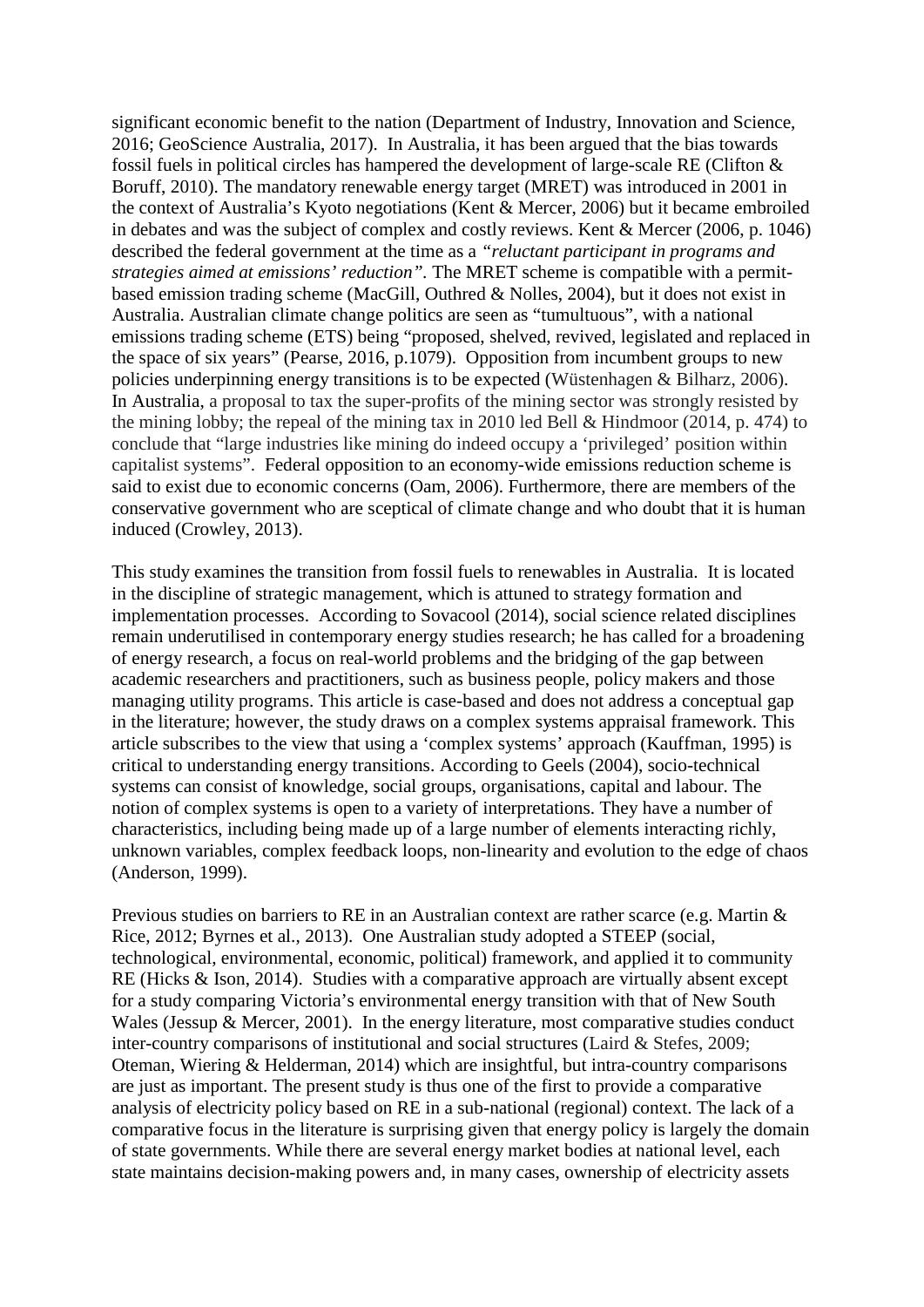(Australian Government, 2015). Hence, states play a significant role in influencing carbon emissions from the energy sector. The states of Queensland and South Australia provide a suitable case for a comparative study, since the two states display very different histories with regard to RE transitions. South Australia is typically proactive in progressing environmental actions and has delivered meaningful reductions in GHG emissions in just over 10 years (Heard et al., 2015). In South Australia, RE is supplying, at times, all of the state's energy needs (Nelson, 2016). Queensland, whilst rich in natural renewable resources, lags behind South Australia in terms of RE performance (Clean Energy Council, 2015**).** South Australia has embraced an energy transition, which may serve either as a role model or cautionary tale for other states in Australia.

#### **METHODS**

#### **Research questions**

The research questions are as follows:

- (1) How much attention do state policy makers give to RE?
- (2) Which types of RE are in focus (hydro, solar, wind, etc.)?
- (3) To what extent are barriers present in transitions to RE at state level?

#### **Case study location**

This research uses a qualitative, comparative methodology to investigate the RE trajectory in two Australian states, South Australia and Queensland. Queensland is known as a 'mining state' due to the large contribution mining investment makes to the state's economy (ABS, 2016a). It is a large state, with a population of 4.8 million people compared to 1.7 million in South Australia (ABS, 2016b) and its gross state product is almost triple that of South Australia (ABS, 2016c).

#### **Content analysis**

A qualitative case-based approach was employed in this study to achieve the research aim of gaining insights into RE transitions (Eisenhardt, 1989; Yin, 1994). This study employs content analysis, which is "a research technique for making replicable and valid inferences from texts (or other meaningful matter) to the contexts of their use" (Krippendorff, 2004, p. 18). This methodology has been used previously to analyse the opportunities and barriers to achieving RE targets (Martin & Rice, 2012). Content analysis is particularly applicable to qualitative case studies, which are rich descriptions of a single phenomenon, event, organisation or program (Yin, 1994). According to Bowen (2009), the researcher is expected to demonstrate objectivity (seeking to represent the research material fairly) and sensitivity (responding to even subtle cues to meaning) in the selection and analysis of data from documents.

#### **Sample and Data Analysis**

The Queensland Government in Australia recently set an ambitious target of 50% of the state's electricity needs being met by RE sources by 2030. The Queensland RE Panel (2016) was set up by the government to understand stakeholder preferences in relation to the target and the opportunities, challenges, actions and policies that support RE action. The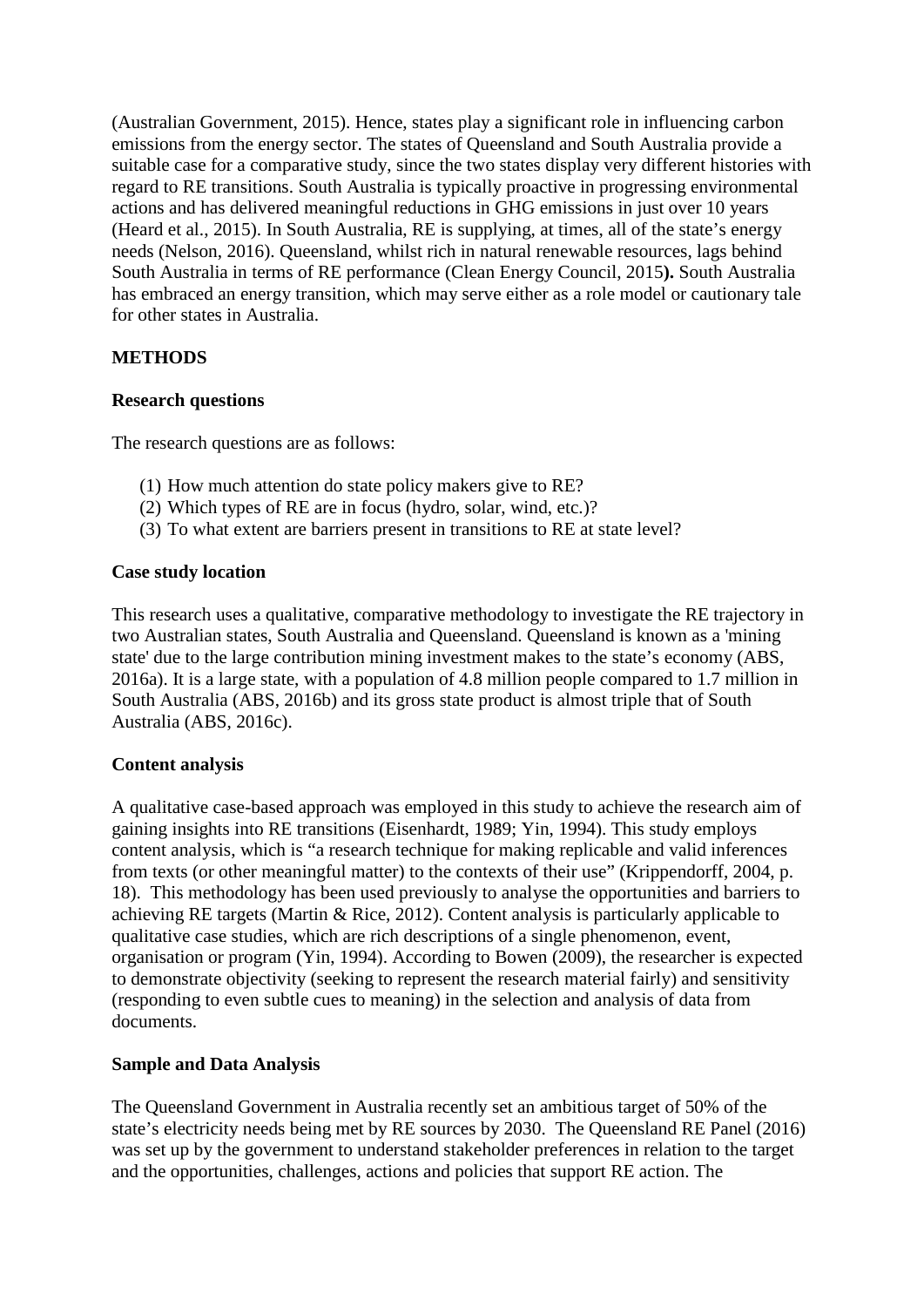Queensland RE Panel produced several texts and they were chosen for content analysis. Table 1 summarises the texts. Reports, discussions at one public forum and submissions to the website, the Engagement Hub, [\(http://www.qldrepanel.com.au/engagement-hub\)](http://www.qldrepanel.com.au/engagement-hub) were analysed. There are both theoretical and practical reasons for choosing these texts for the content analysis. Firstly, this was a rich source of data - it covered community opinions on RE. Secondly, the RET panel's agenda was aligned with this study's objective of exploring barriers to RE transitions (Queensland RE Panel, 2016). Thirdly, the texts were easy to obtain. One limitation of relying on the panel's report is the partial representation of lengthy verbal arguments presented at the eight public forums.

Obtaining a current, comparable sample for South Australia was not possible. For insights on South Australia, participation at one public event: the Energy Week Conference (2016) in Melbourne, was used to obtain data. This data source was current and relevant to the study's purpose, given the focus on South Australia. This data was selective, in that the panel dealt with the negative aspects of transitioning to RE in South Australia. The unit of analysis was public speech; obtained from five speakers at a panel discussion. Using a different data source is a limitation, but this data set gives us a good (although still imperfect) indication of industry views and policy makers' acceptance of RE targets in SA. Secondary data from government websites, reports and newspapers were used to provide historical data on the development of RE and track change and development.

Making inferences from the data is important as it moves an analysis outside the data and "bridges the gap between descriptive accounts of texts and what they mean, refer to, entail, provoke or cause" (Krippendorff, 2004, p. 85). Identifying barriers depended on human intelligence. In the actual coding, we mostly focused on the arguments put forward, what people thought, what the speakers talked about, how an argument was sustained by the individual's choice of words and use of metaphors. There are two main types of inferences: inductive inferences (proceed from generalizations to particulars) and deductive inferences (proceed from particulars to generalisations). We opted for a deductive approach, where predefined codes were identified (such as political barriers). This allowed us to draw on barriers identified in particular studies and to define potential themes before the analysis of the selected texts.

| Content selected | Generators of    | Organiser/Author | Sample         | Case          |
|------------------|------------------|------------------|----------------|---------------|
|                  | content          |                  |                | Contributions |
| Online           | 25 responses     | Queensland RE    | Barriers to RE | Queensland    |
| discussion forum | from the         | Panel            | based on 25    |               |
|                  | general public   |                  | responses.     |               |
|                  | in Queensland    |                  |                |               |
| Public forum in  | 33 participants  | Queensland RE    | Verbal         | Queensland    |
| Townsville       | from             | Panel            | discussions on |               |
|                  | community        |                  | RE from 33     |               |
|                  | including        |                  | participants.  |               |
|                  | households,      |                  |                |               |
|                  | small and large  |                  |                |               |
|                  | business, local, |                  |                |               |
|                  | state and        |                  |                |               |
|                  | federal levels   |                  |                |               |

Table 1: Main texts used for content analysis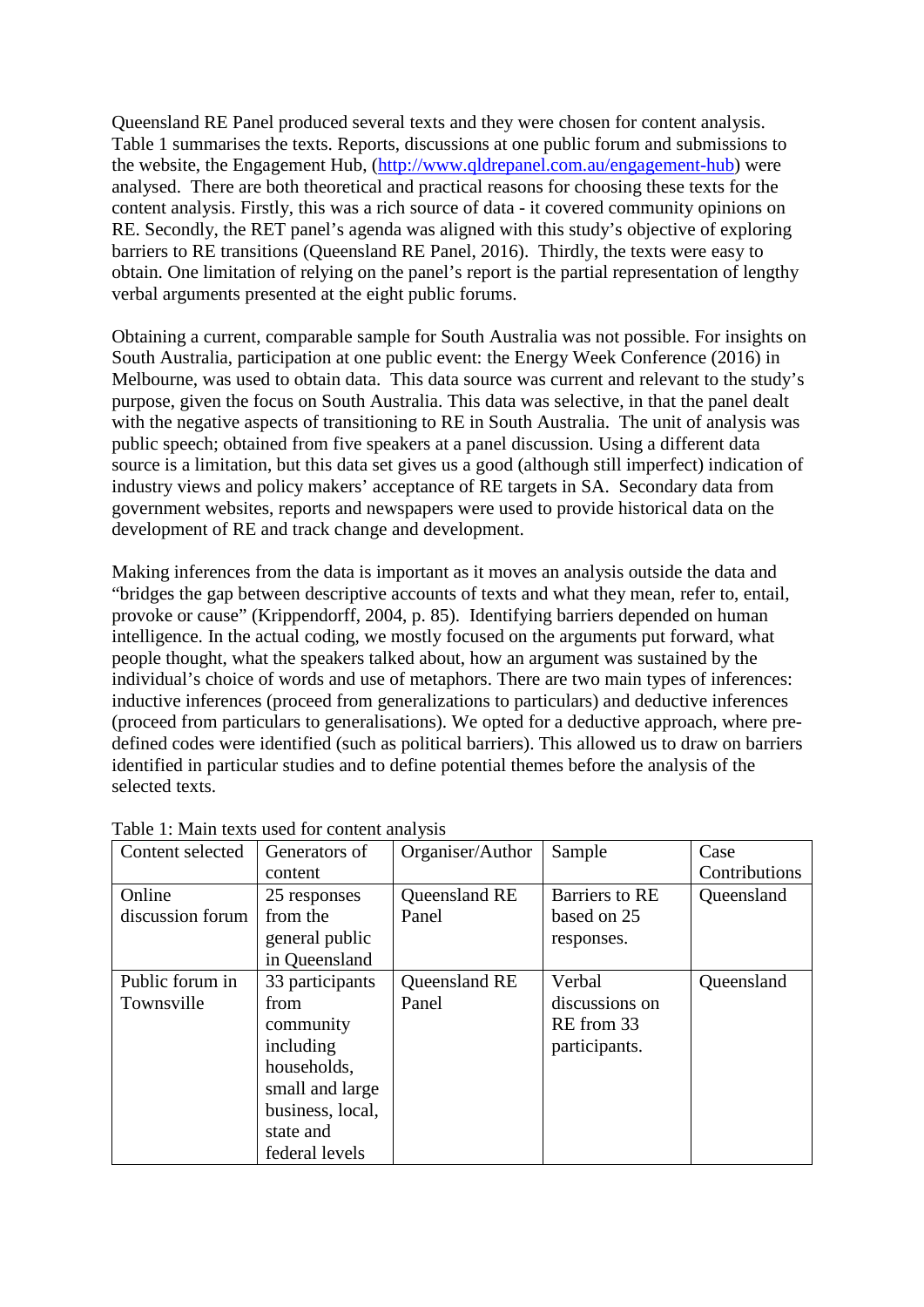|                    | of government,<br>University. |                     |                   |            |
|--------------------|-------------------------------|---------------------|-------------------|------------|
| Report on public   | 190 people                    | Queensland RE       | Report            | Queensland |
| engagement         | attended public               | Panel               | summarising       |            |
|                    | and industry                  |                     | community         |            |
|                    | forums.                       |                     | consultation on   |            |
|                    |                               |                     | RE in             |            |
|                    |                               |                     | Queensland        |            |
| Draft report       |                               | Queensland RE       | Report            | Queensland |
|                    |                               | Panel               | summarising       |            |
|                    |                               |                     | policy options to |            |
|                    |                               |                     | achieve 50% RE    |            |
|                    |                               |                     | target.           |            |
| Australian         | 341 delegates,                | <b>Quest Events</b> | Panel discussion, | South      |
| <b>Energy Week</b> | primarily from                |                     | five speakers on  | Australia  |
| Conference         | industry.                     |                     | the challenges    |            |
| (2016)             | 39 speakers.                  |                     | posed by high-    |            |
|                    |                               |                     | level renewable   |            |
|                    |                               |                     | penetration in    |            |
|                    |                               |                     | South Australia.  |            |

# **Limitations**

We acknowledge some specific limitations to the study. Firstly, the article was written before the Expert Panel had completed its work. Secondly, the article draws on submissions and public forums, with no control over participating organisations or the type of questions posed. Finally, the submissions may not be representative of the most powerful or hidden players in the energy industry.

# **DATA FINDINGS AND CASE STUDIES**

The following section reports the data findings and Table 2 compares Queensland and South Australia.

#### **Competing energy technologies: an historical perspective**

In 2014, the contribution to Australia's total emissions by the energy sector were 20.6% from Queensland and just 6.1% from South Australia (Australian Government, 2014). Queensland relies heavily on coal-fired electricity generation. In 2013-14, Queensland's electricity generation mix was 73% black coal; 22% gas and 5% renewable energy (Queensland Productivity Commission, 2016). Historically, hydro and biomass are important sources of large-scale renewable energy. The diffusion of biomass is linked to the state's strong sugar cane industry. Queensland has not traditionally been viewed as a having a significant wind resource, but potential to develop wind farms does exist (Queensland RE Expert Panel, 2016). Australia's only operating geothermal (hot rock) power plant is in Queensland. It was built as an experimental plant, funded by state and federal governments (Huddlestone-Holmes, 2014). Queensland has a strong liquefied natural gas (LNG) export industry, however dwindling supplies reserved for the home market and rising pressure on domestic prices of gas are threatening energy security (AEMO, 2017).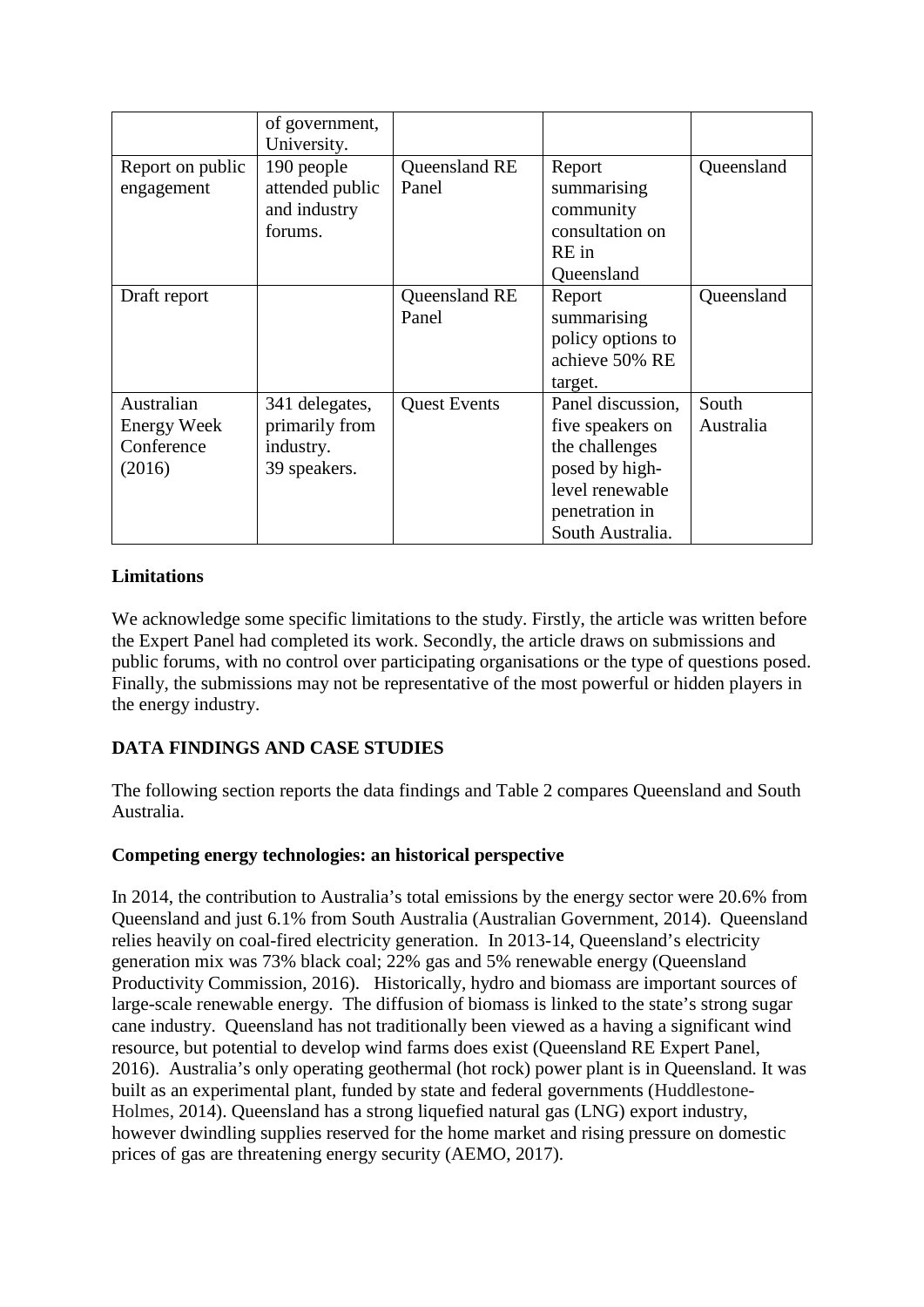Up until recently, South Australia's energy mix was diverse, consisting of gas, wind energy, coal-fired generation and rooftop PV systems (Pearson, 2015). The last coal-fired electricity plant was closed in 2016 (Brissenden, 2016). Wind meets 37% of electricity requirements, and at times, wind is the dominant form of regional generation (AER, 2015). It must be noted that South Australia is connected to the east coast National Electricity Market (which relies heavily on coal) through 'interconnectors', and can use supply from other jurisdictions when the need arises (Heard et al., 2015).

#### **Barriers to RE development**

Queensland has the lowest installed capacity of large-scale renewables across Australia. The need for an attractive investment and regulatory environment to support its diffusion was outlined in the panel's draft report. The panel recommended reverse actions as a means to incentivise the development of new RE projects (Queensland RE Panel, 2016). The rapid diffusion of rooftop solar was due to feed-in-tariff schemes (AER, 2015), which paid small energy consumers to feed their electricity to the grid.

According to the Clean Energy Council, South Australia is the best-performing state on RE with a 41.3% share in 2015. It has the highest large-scale RE capacity installed in Australia. It was the first state to introduce a Solar Feed-in Scheme and has high rates of solar PV installation per capita. A supportive policy environment, the declining cost of the technology (Clean Energy Council, 2015), the underling wind resource, land-use and proximity to transmission (Queensland RE Panel, 2016) helps explain the rapid diffusion of wind energy.

According to Jones (2009), the key reason for South Australia's top position in wind is strong policy support. Policies include government subsidies; funding of R&D; support for vocational and tertiary education; providing investors with access to government owned land; establishing a requirement for installation of solar panels on all new and refurbished government buildings; tax relief; tailoring regulatory frameworks and providing investment clarity and certainty (Government of South Australia, 2011). The government recently announced a state target to achieve '*zero net emissions*' by 2025 (Climate Council of Australia, 2016). In Queensland, the perceived barriers to the development of RE (which were revealed through content analysis) are multi-dimensional. They are listed as follows: lack of federal policy on climate change; lack of long-term power purchase agreements; regulatory hurdles; compliance costs; lack of workforce training; lack of consumer awareness of the benefits of RE; potential conflict between the government acting as policy maker and shareholder and concern over rising electricity prices.

#### **Government involvement in the energy sector, energy efficiency and electricity prices**

The Queensland government is the owner of the electricity transmission and distribution networks (AER, 2015) and owns about 65% of the generation capacity (Queensland Government, 2016a). Historically, the state's privatisation agenda has been contested by unions and environmentalists (Cahill & Beder, 2005). It appears, for the time being at least, that the Queensland labour government will continue with a policy of state ownership and regulatory control of energy utilities. Despite the fact that full retail competition was introduced in 2007 (Queensland Government, 2016b), competition in regional Queensland is still immature (Queensland Productivity Commission, 2016). In South Australia, the transmission network is privately owned and the distribution network is leased to private interests (AER, 2015).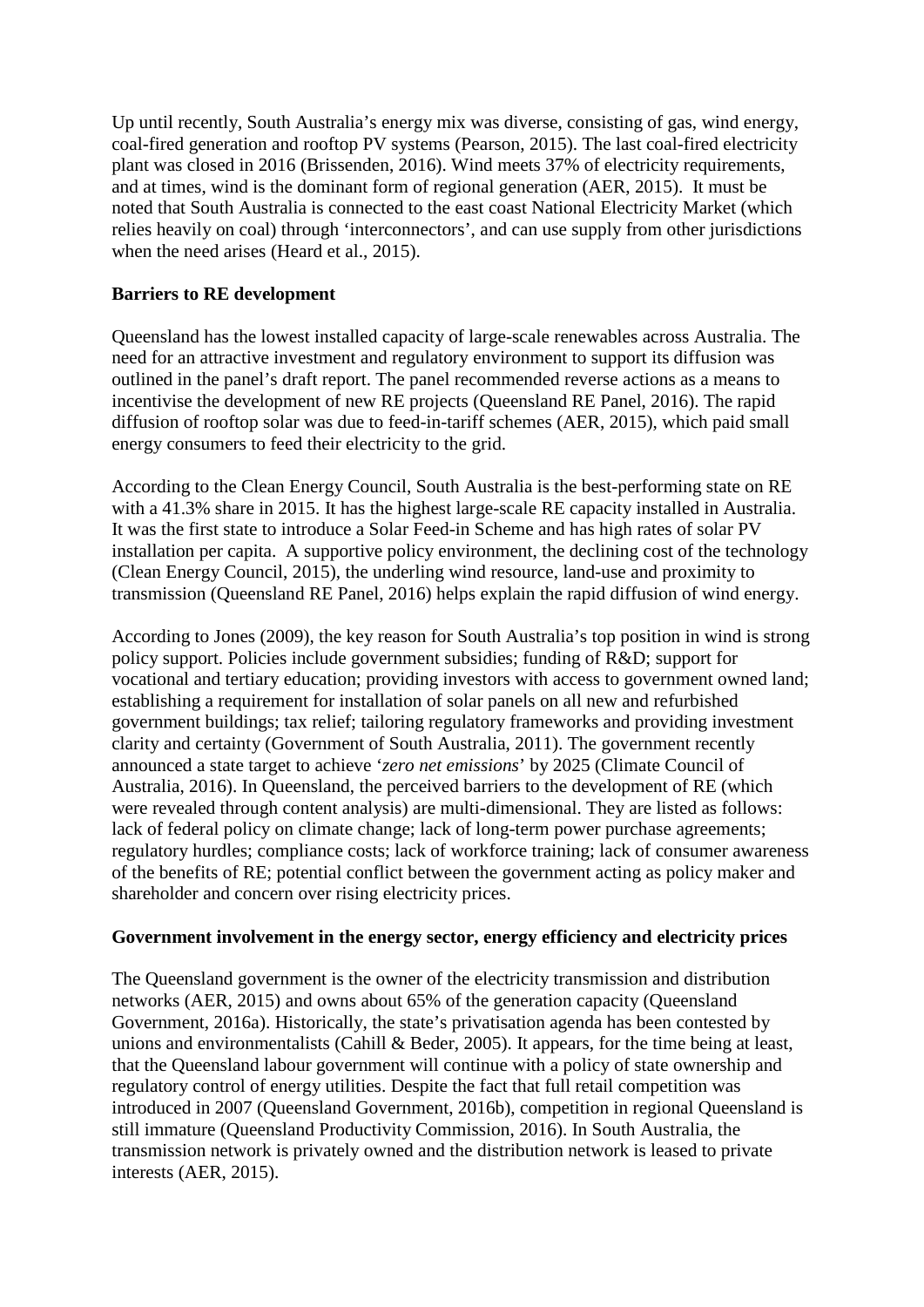In Queensland, energy efficiency is promoted via rebates offered by Energex, a retailer that operates in South East Queensland (Department of Energy and Water Supply, n.d). In South Australia, energy efficiency is stressed in the Government's Strategic Plan (2011) and a wide range of rebates are offered to energy consumers. Customers are free to choose their electricity provider and electricity prices are not regulated (Government of South Australia, 2015).

In Queensland, electricity prices have risen in the state over the last decade, due to overcapitalisation of the network, but this trend is not expected to continue (Queensland Productivity Commission, 2016). Wholesale prices have been consistently higher in South Australia compared with most NEM regions. Price volatility in the wholesale market is due to a variety of factors, such as the closure of gas and coal stations, dependency on a single interconnector and reliance on expensive gas for power when wind generation is low (Biggs, 2016; Queensland RE Panel, 2016). Panel speakers stressed that intermittent generation in South Australia was adding risks and costs to the energy system. There has been extensive media coverage and reports on the 'energy crisis' in South Australia, following a significant weather event which led to a blackout in the state (AEMO, 2016c).

| Unit of analysis                                  | <b>South Australia</b> | <b>Queensland</b>               |
|---------------------------------------------------|------------------------|---------------------------------|
| National GHG emissions from energy sector         | 6.1%                   | 20.6%                           |
| Electricity generation capacity (MW)              | 4,362 MW               | 12,135 MW                       |
| Gross state product (millions)                    | \$101,096 m            | \$314,569 m                     |
| Population                                        | 1.7 <sub>m</sub>       | 4.8 <sub>m</sub>                |
| <b>Electricity prices:</b>                        | High                   | Low                             |
| Volatility                                        |                        |                                 |
| Share of renewable energy in energy mix           | 40%                    | 5%                              |
| Dominant sources of clean energy (excluding       | Wind (1,595)           | Water $(664)$                   |
| roof top solar)                                   | Biomass $(21.3)$       | Biomass (367)                   |
| Existing capacity in MW                           | Water $(2.5)$          | Wind $(12)$                     |
| <b>Government involvement in sector</b>           |                        |                                 |
| De-regulation of electricity prices               | $\sqrt{ }$             | Deregulated on 1 July 2016      |
|                                                   |                        | for South-East                  |
| Full retail competition / choice of retailers     | $\sqrt{ }$             | $\sqrt{\frac{1}{1}}$ South East |
| Privatisation                                     | V                      |                                 |
| Coal dependence                                   |                        |                                 |
| Mining state                                      |                        |                                 |
| Electricity capacity from coal (NEM, $>30$        | None                   | 8 black coal plants             |
| MW)                                               |                        | 8.18 gigawatts                  |
|                                                   |                        | 65% of total capacity           |
| <b>Energy efficiency schemes: South Australia</b> | $\sqrt{ }$             |                                 |
| Residential Energy Efficiency Scheme              |                        |                                 |
| Retailer Energy Efficiency Scheme (REES)          |                        |                                 |
| Government dwellings                              |                        |                                 |
| <b>Buildings</b>                                  |                        |                                 |
| Water heaters                                     |                        |                                 |
| <b>Energy efficiency schemes: Queensland</b>      |                        | $\sqrt{\text{South-East}}$      |
| <b>Electric Hot Water Tariff</b>                  |                        |                                 |

Table 2: Dimensions of performance in relation to renewable energy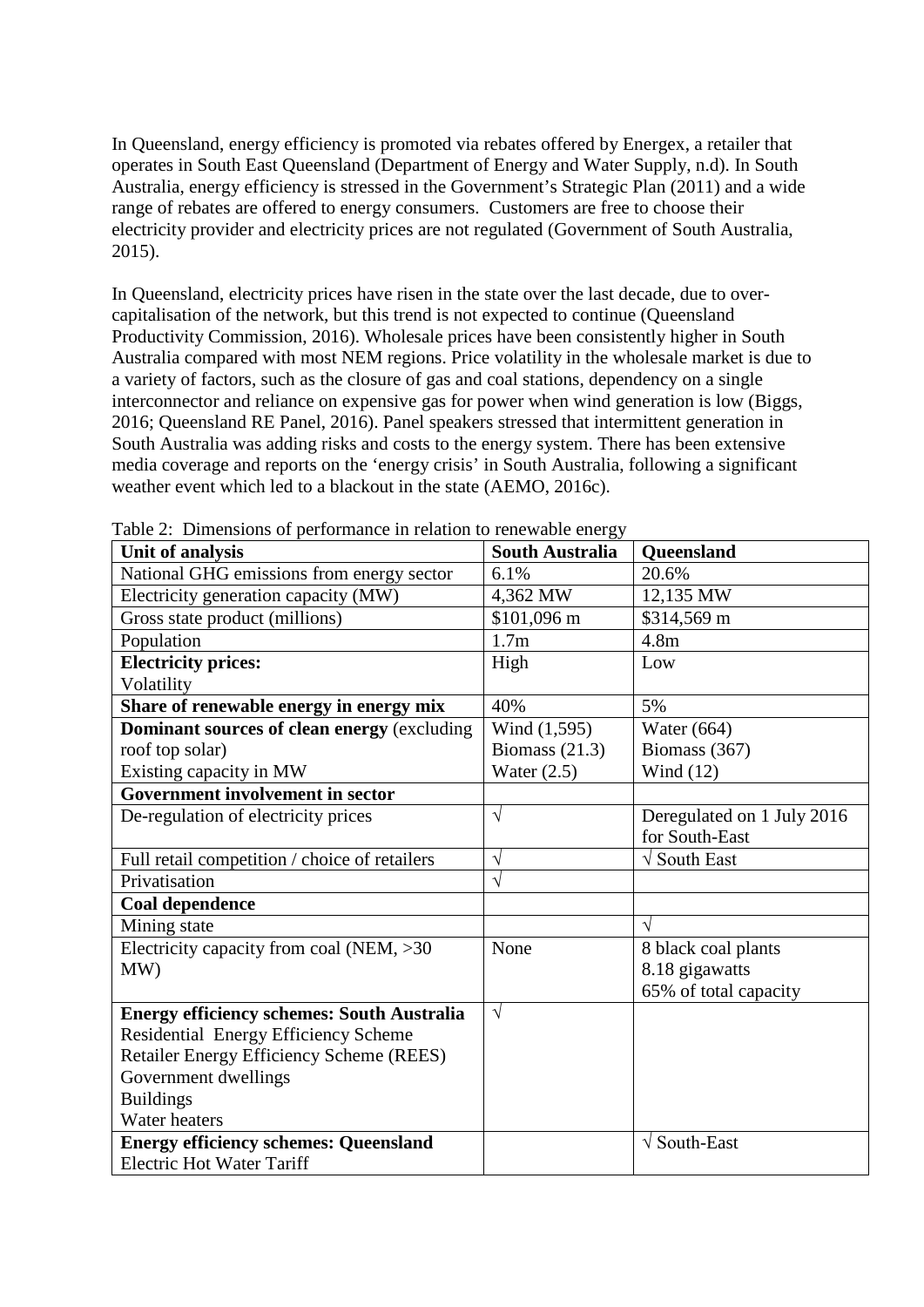| Energy Efficient Air Conditioning Incentive |  |
|---------------------------------------------|--|
| <b>Policy instruments – state level</b>     |  |
| Feed-in tariff (FiT) for roof-top solar PV  |  |
| Supportive policies and regulatory changes  |  |
| <b>Gas market</b>                           |  |
| Rising prices, fall in domestic supply      |  |

Data sources: AEMO (2016b). Clean Energy Council (2015). GeoScience Australia (2012). Commonwealth of Australia (2014); Australian Government (n.d); Government of South Australia (2016); Queensland's RE Panel (2016). ABS (2016b; 2016c).

# **DISCUSSION**

Queensland and South Australia have exhibited markedly different trajectories in terms of RE transitions. If the state RE policies were analysed purely on the basis of sustainability criteria, such as penetration of RE; energy efficiency programs; the stated intention of a government to address the issue of climate change and reduce GHG emissions from the energy sector, then any judgement would have to conclude that South Australia was far superior to Queensland. The findings support the literature on the importance of institutional arrangements, government intervention and effective policy tools in energy transitions (Laird & Stefes, 2009; Oteman et al., 2014; Wüstenhagen & Bilharz, 2006).

With regard to the theoretical lens used, the case studies offer a clear demonstration of the complexity of the electricity system. The energy system is made up of intersecting systems and sub-systems; they include relationships between states, Federal-state relationships, the electricity grid, unions, local communities, business, economics, politics, new technologies and environmental management. Complex systems do not come with an instruction sheet. At first glance, the case study on South Australia offers a clear demonstration of the limits of RE– its intermittency. Yet, the authors assert that this story is too simple. Complex systems have unknown variables, complex interactions and interdependencies. A complex systems approach is useful in explaining why some governments behave the way they do and in elucidating the complex constraints to RE transitions. The South Australian government did not envisage unexpected events - extreme weather, technical issues and the failure of the 'interconnector' which cut security of supply from the National Electricity Market (AEMO, 2016c). Nor did the Government fully anticipate changes in the gas market and negative impact on wholesale electricity prices. Policy decisions should have had a greater awareness of the need for costly reserve capacity when wind power was not available. Hence, economic assessment based on electricity pricing and risk of suffering economic disadvantage, would place Queensland ahead of South Australia. According to Australia's energy forecaster (p. 117), "*there is no single energy option that will allow a country to meet all of its growth and environmental objectives"* (BREE, 2014). South Australia is now grappling with energy security (Nelson, 2016) and considering solutions, including battery storage (Sharaz, 2017). South Australia's pursuit of renewables has been described as "a parochial pursuit more so than a meaningful contribution to decarbonising the National Electricity Market"….and the state should plan on "how to move beyond a sole focus on maximising wind capacity" (Heard et al., 2015, p. 65). There is some truth in this statement. Wind energy did dominate the RE share of the portfolio. However, in the absence of a climate change policy and centralised energy planning, it is no surprise that South Australia adopted a 'go it alone' stance. Many commentators have called for a cohesive, bi-partisan, national and long-term approach to energy policy (Wear & Harrington, 2002). If this is absent, then we share the view of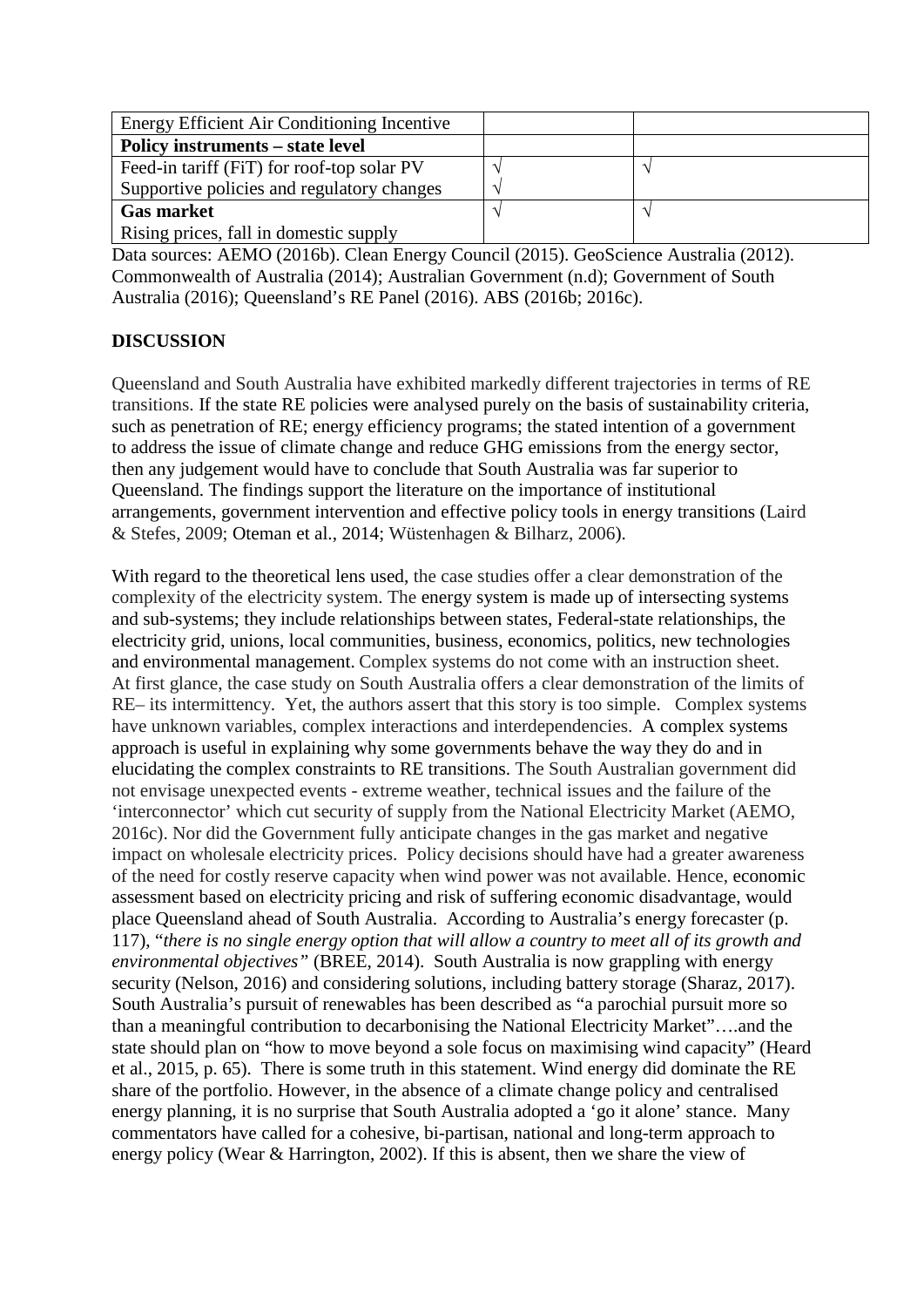Meadowcroft (2009, p. 328) that energy transitions are likely to be "*a very messy and openended process*".

Despite having strong RE potential, Queensland did not have a strong supply side focus to increasing RE. Like the state of Victoria, its dependence on coal created a clear self-interest not to shift away from coal to more expensive, less GHG intensive sources (Jessup & Mercer, 2001). As Bell & Hindmoor (2014, p. 480) note, culturally, mining is perceived to be a "dominant and essential part of the economy". Despite the fact that Queensland's economic fortunes are tied to the mining industry, the 50% RE target received support from the public and responses to large-scale solar developments were very positive.

Queensland lags behind South Australia in terms of privatisation. Data from the texts suggests there is some concern that the state-owned utility sector was perhaps discouraged from promoting solar power since that might endanger profit. From a systems point of view, this may pose a problem and shows the need to resolve conflicts between inter-dependent parts of a complex system. It is unclear whether privatisation can lead to positive environmental effects or better policies that seek to manage demand (Jessup & Mercer, 2001). Jones (2009) asserts that when energy businesses remain in government hands, there will be political influence over pricing decisions and investment.

The case study in Queensland suggests that RE did not go far enough and in South Australia it went too far, too quickly. Whether RE development in Queensland will take a similar path is unlikely, given the many challenges identified in this article. As research shows, many factors can explain differences between state environmental policies, including socioeconomic structures, political structures and personality of premiers (Kellow & Niemeyer, 1999).

# **CONCLUSIONS AND IMPLICATIONS FOR OTHER COUNTRIES**

Addressing climate change will require the electricity system to transition towards RE. Ambitious RE policies at state level and sustained political commitment are required to overcome barriers to transitions. However, given the complexity of the energy system, governments should pursue collaborative efforts across states and with various stakeholders to avoid conflicts. Furthermore, they should address concerns about rising electricity prices and energy security if the much needed decarbonisation of the electricity sector is to take place. Future research should pay more attention to regional contexts when analysing the dynamics of energy transitions. The notion of complex systems holds promise in furthering an understanding of energy transitions and addressing the three pillars of sustainability, the social, economic and environmental dimensions.

#### **REFERENCES**

- ABS (2016a). *8415.0 - Mining Operations, Australia, 2014-15.* Retrieved from [http://www.abs.gov.au/AUSSTATS/abs@.nsf/Latestproducts/8415.0Main%20Feature](http://www.abs.gov.au/AUSSTATS/abs@.nsf/Latestproducts/8415.0Main%20Features82014-15?opendocument&tabname=Summary&prodno=8415.0&issue=2014-15&num=&view) [s82014-15?opendocument&tabname=Summary&prodno=8415.0&issue=2014-](http://www.abs.gov.au/AUSSTATS/abs@.nsf/Latestproducts/8415.0Main%20Features82014-15?opendocument&tabname=Summary&prodno=8415.0&issue=2014-15&num=&view) [15&num=&view=](http://www.abs.gov.au/AUSSTATS/abs@.nsf/Latestproducts/8415.0Main%20Features82014-15?opendocument&tabname=Summary&prodno=8415.0&issue=2014-15&num=&view)
- ABS (2016b). *3101.0 - Australian Demographic Statistics, Mar 2016*. Retrieved from <http://www.abs.gov.au/AUSSTATS/abs@.nsf/mf/3101.0>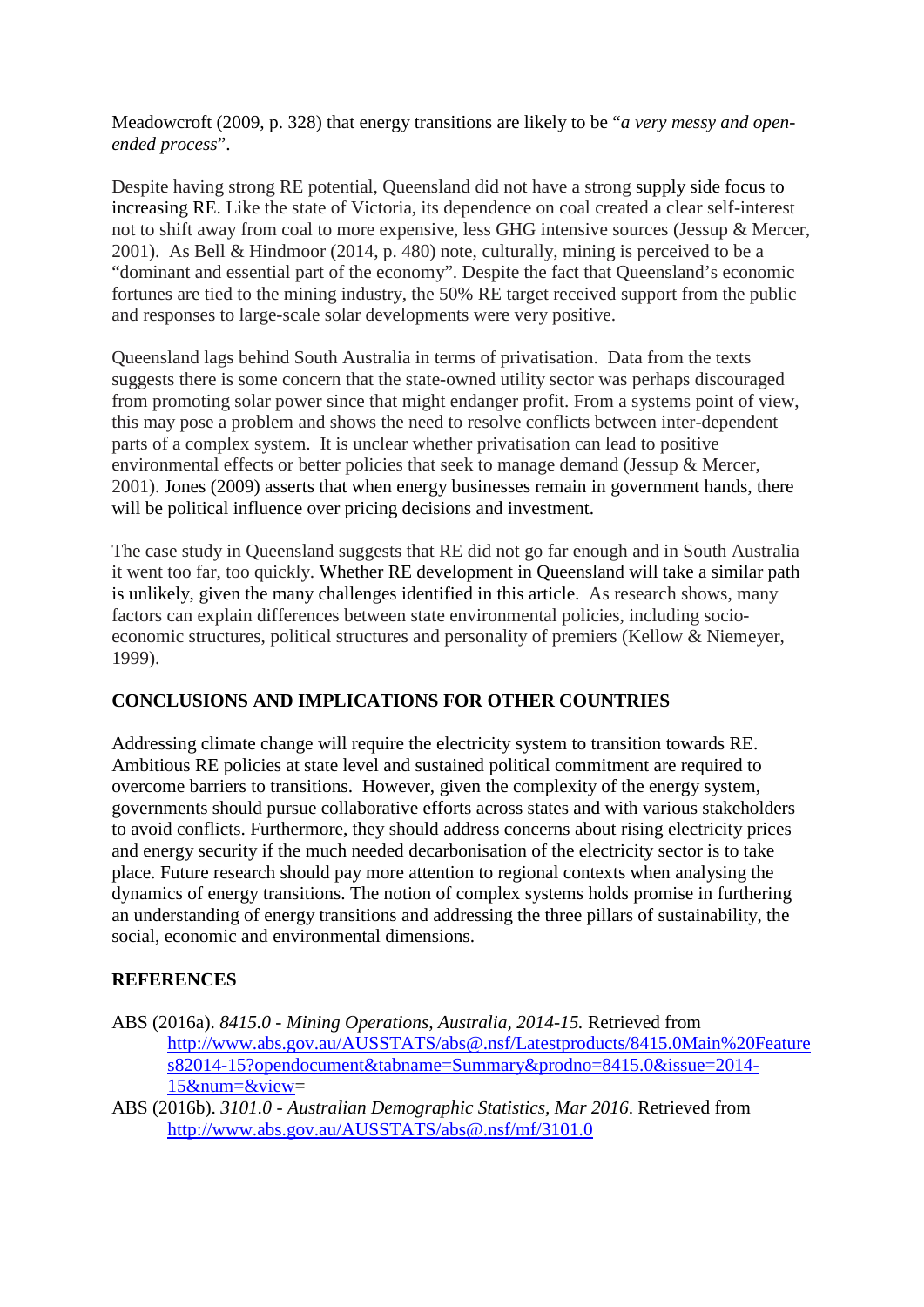- ABS (2016c). *5220.0 - Australian National Accounts: State Accounts, 2015-16.* Retrieved from [http://www.abs.gov.au/AUSSTATS/abs@.nsf/DetailsPage/5220.02015-](http://www.abs.gov.au/AUSSTATS/abs@.nsf/DetailsPage/5220.02015-16?OpenDocument) [16?OpenDocument](http://www.abs.gov.au/AUSSTATS/abs@.nsf/DetailsPage/5220.02015-16?OpenDocument)
- AEMO. (2016a). *Update to Renewable Energy Integration in South Australia; Joint AEMO and ElectraNet Study*. Retrieved from
- <http://www.aemo.com.au/Electricity/Planning/Integrating-Renewable-Energy> AEMO. (2016b). Generation Information Page. Retrieved from
- [https://www.aemo.com.au/Electricity/National-Electricity-Market-NEM/Planning](https://www.aemo.com.au/Electricity/National-Electricity-Market-NEM/Planning-and-forecasting/Generation-information)[and-forecasting/Generation-information](https://www.aemo.com.au/Electricity/National-Electricity-Market-NEM/Planning-and-forecasting/Generation-information)
- AEMO (2016c). *Preliminary Report – Black System Event in South Australia on 28 September 2016*. Retrieved from [https://www.aemo.com.au/Media-Centre/-](https://www.aemo.com.au/Media-Centre/-/media/BE174B1732CB4B3ABB74BD507664B270.ashx) [/media/BE174B1732CB4B3ABB74BD507664B270.ashx](https://www.aemo.com.au/Media-Centre/-/media/BE174B1732CB4B3ABB74BD507664B270.ashx)
- AEMO (2017). *Gas Statement of Opportunities*. Retrieved from [http://www.aemo.com.au/Media-Centre/2017-Gas-Statement-of-Opportunities](http://www.aemo.com.au/Media-Centre/2017-Gas-Statement-of-Opportunities-released)[released](http://www.aemo.com.au/Media-Centre/2017-Gas-Statement-of-Opportunities-released)
- AER. (2015). *State of the Energy Market 2015.* Retrieved from [https://www.aer.gov.au/publications/state-of-the-energy-market-reports/state-of-the](https://www.aer.gov.au/publications/state-of-the-energy-market-reports/state-of-the-energy-market-2015)[energy-market-2015](https://www.aer.gov.au/publications/state-of-the-energy-market-reports/state-of-the-energy-market-2015)
- Akella, A. K., Saini, R. P., & Sharma, M. P. (2009). Social, economical and environmental impacts of renewable energy systems. *Renewable Energy*, *34*(2), 390-396.
- Anderson, P. (1999). Perspective: complexity theory and organization science. *Organization Science*, *10*(3), 216-232.
- Araújo, K. (2014). The emerging field of energy transitions: progress, challenges, and opportunities. *Energy Research & Social Science*, *1*, 112-121.
- Australian Government. (n.d). *Your Energy Savings.* Retrieved from [http://www.yourenergysavings.gov.au/rebates?live\\_in\[\]=62&ownership\[\]=66&proper](http://www.yourenergysavings.gov.au/rebates?live_in%5b%5d=62&ownership%5b%5d=66&property%5b%5d=69&interested%5b%5d=82) ty $[]-69\&$ interested $[]-82$
- Australian Government (2014). *State and Territory Greenhouse Gas Inventories 2014*. Retrieved from [http://www.environment.gov.au/climate-change/greenhouse-gas](http://www.environment.gov.au/climate-change/greenhouse-gas-measurement/publications/state-and-territory-greenhouse-gas-inventories-2014)[measurement/publications/state-and-territory-greenhouse-gas-inventories-2014](http://www.environment.gov.au/climate-change/greenhouse-gas-measurement/publications/state-and-territory-greenhouse-gas-inventories-2014)
- Australian Government. (2015). *Energy White Paper*. Retrieved from <http://ewp.industry.gov.au/>
- Batel, S., Devine-Wright, P., & Tangeland, T. (2013). Social acceptance of low carbon energy and associated infrastructures: A critical discussion. *Energy Policy, 58*, 1-5.
- Beck, F., & Martinot, E. (2004). Renewable energy policies and barriers. *Encyclopedia of energy*, *5*(7), 365-383.
- Bell, S., & Hindmoor, A. (2014). The structural power of business and the power of ideas: the strange case of the Australian mining tax, *New Political Economy*, *19*(3), 470-486,
- Betz, R., & Owen, A. D. (2010). The implications of Australia's carbon pollution reduction scheme for its National Electricity Market. *Energy Policy*, *38*(9), 4966-4977.
- Biggs, C. (2016). A resource-based view of opportunities to transform Australia's electricity sector. *Journal of Cleaner Production*, *123*, 203-217.
- Blazejczak, J., Braun, F. G., Edler, D., & Schill, W. P. (2014). Economic effects of renewable energy expansion: A model-based analysis for Germany. *Renewable and sustainable energy reviews*, *40*, 1070-1080.
- Bowen, G. A. (2009). Document analysis as a qualitative research method. *Qualitative Research Journal*, *9*(2), 27-40.
- BREE (Bureau of Resources and Energy Economics) (2014). *Resources and Energy Quarterly September Quarter 2014*. Retrieved from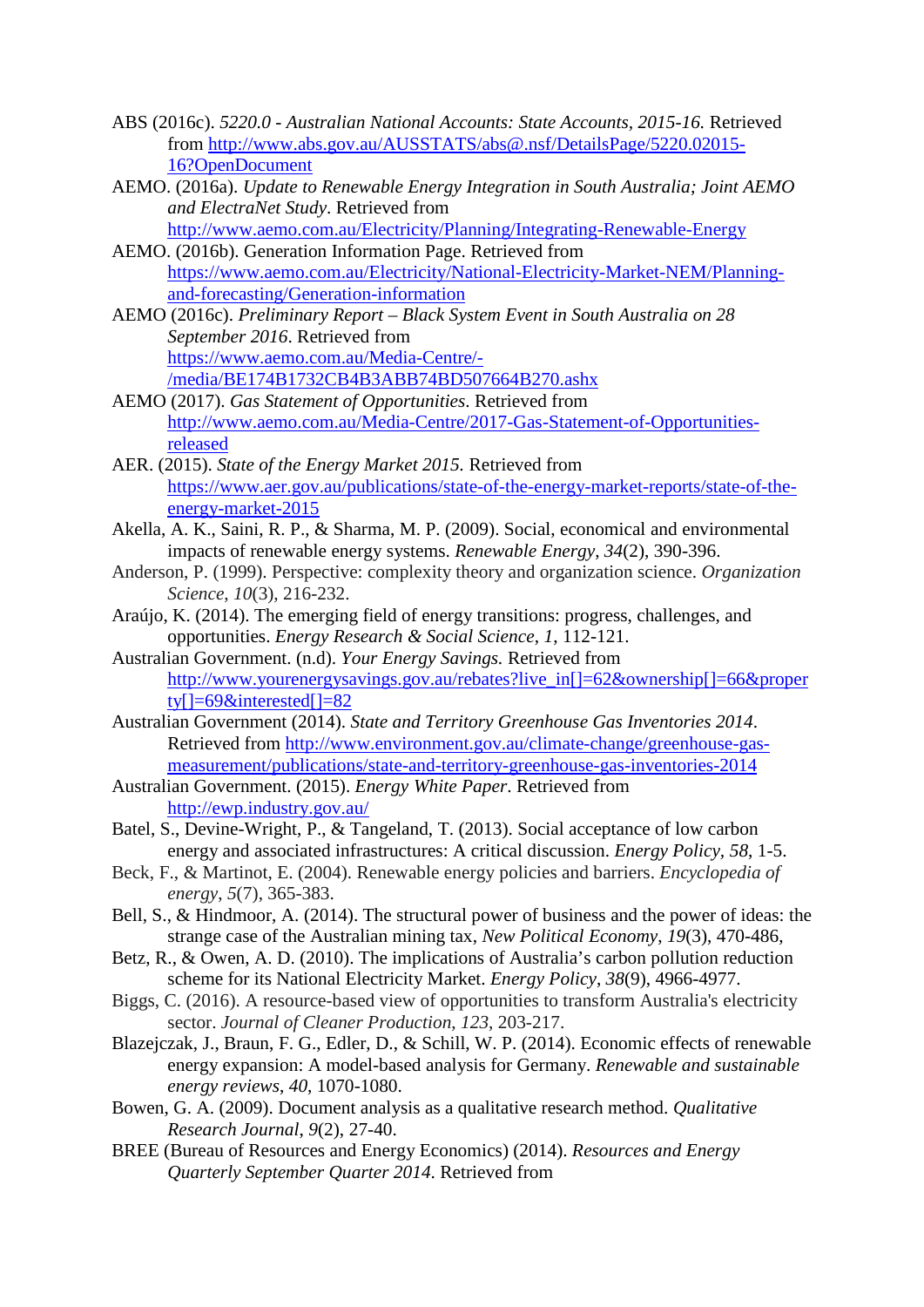[http://www.industry.gov.au/Office-of-the-Chief-](http://www.industry.gov.au/Office-of-the-Chief-Economist/Publications/Documents/req/REQ-2014-09.pdf)[Economist/Publications/Documents/req/REQ-2014-09.pdf](http://www.industry.gov.au/Office-of-the-Chief-Economist/Publications/Documents/req/REQ-2014-09.pdf)

- Brissenden, M (2016, May 9). The end of coal power energy generation in South Australia. *ABC*. Retrieved from [http://www.abc.net.au/news/2016-05-09/the-end-of-coal](http://www.abc.net.au/news/2016-05-09/the-end-of-coal-power-energy-generation-in-south/7394836)[power-energy-generation-in-south/7394836](http://www.abc.net.au/news/2016-05-09/the-end-of-coal-power-energy-generation-in-south/7394836)
- Byrnes, L., Brown, C., Foster, J., & Wagner, L. D. (2013). Australian renewable energy policy: barriers and challenges. *Renewable Energy*, *60*, 711-721.
- Cahill, D. & Beder, S. (2005). Regulating the power shift: the state, capital and electricity privatisation in Australia. *Journal of Australian Political Economy*, *55*, 5–22.
- Clean Energy Council. (2015). *Clean Energy Australia Report*. Retrieved from [https://www.cleanenergycouncil.org.au/policy-advocacy/reports/clean-energy](https://www.cleanenergycouncil.org.au/policy-advocacy/reports/clean-energy-australia-report.html)[australia-report.html](https://www.cleanenergycouncil.org.au/policy-advocacy/reports/clean-energy-australia-report.html)
- Clifton, J., & Boruff, B. J. (2010). Assessing the potential for concentrated solar power development in rural Australia. *Energy Policy*, *38*(9), 5272-5280.
- Climate Council of Australia. (2016). *Game On: The Australian Renewable Energy Race Heats Up*. Retrieved from
	- <http://www.climatecouncil.org.au/uploads/2acac0b824742ec83f99676255ae5a81.pdf>
- Commonwealth of Australia. (2014). *Renewable Energy Target Scheme – Report of the Expert Panel*. Retrieved from [http://apo.org.au/files/Resource/ret\\_review\\_report\\_2014.pdf](http://apo.org.au/files/Resource/ret_review_report_2014.pdf)
- Crowley, K. (2013). Pricing carbon: The politics of climate policy in Australia. *Wiley Interdisciplinary Reviews: Climate Change*, *4,* 603–613.
- Deloitte (2015). *Energy Markets and the Implications of Renewables: South Australian Case Study*. Retrieved from

[http://www2.deloitte.com/au/en/pages/economics/articles/energy-markets](http://www2.deloitte.com/au/en/pages/economics/articles/energy-markets-implications-renewables-sa-case-study.html)[implications-renewables-sa-case-study.html](http://www2.deloitte.com/au/en/pages/economics/articles/energy-markets-implications-renewables-sa-case-study.html)

- Department of Energy and Water Supply. (n.d). *Electricity and Renewables* Retrieved from <https://www.dews.qld.gov.au/electricity>
- Department of Industry, Innovation and Science. (2016). *Energy in Australia 2015*, Canberra. Retrieved from

[https://industry.gov.au/Office-of-the-Chief-](https://industry.gov.au/Office-of-the-Chief-Economist/Publications/Documents/energy-in-aust/Energy-in-Australia-2015.pdf)

[Economist/Publications/Documents/energy-in-aust/Energy-in-Australia-2015.pdf](https://industry.gov.au/Office-of-the-Chief-Economist/Publications/Documents/energy-in-aust/Energy-in-Australia-2015.pdf)

- Djerf-Pierre, M., Cokley, J., & Kuchel, L. (2016) Framing Renewable Energy: A Comparative Study of Newspapers in Australia and Sweden. *Environmental Communication*, *10*(5), 634-655.
- Eisenhardt, K.M (1989). Building theories from case study research. *Academy of Management Review*, *14*(4), 532–550.
- Elliston, B., Diesendorf, M., & MacGill, I. (2017). Reliability of 100% Renewable Electricity Supply in the Australian National Electricity Market. In *Towards 100% Renewable Energy* (pp. 297-303). Springer, Cham.
- Geels, F. W. (2004). From sectoral systems of innovation to socio-technical systems: insights about dynamics and change from sociology and institutional theory. *Research Policy*, *33*(6), 897-920.
- Geoscience Australia. (2012). *Black Coal.* Retrieved from [http://www.ga.gov.au/data-pubs/data-and-publications](http://www.ga.gov.au/data-pubs/data-and-publications-search/publications/aimr/black-coal)[search/publications/aimr/black-coal](http://www.ga.gov.au/data-pubs/data-and-publications-search/publications/aimr/black-coal)
- GeoScience Australia (2017). *Basics.* Retrieved from [http://www.ga.gov.au/scientific](http://www.ga.gov.au/scientific-topics/energy/basics)[topics/energy/basics](http://www.ga.gov.au/scientific-topics/energy/basics)
- Government of South Australia (2011).*Renewable Energy Plan for South Australia.* Retrieved from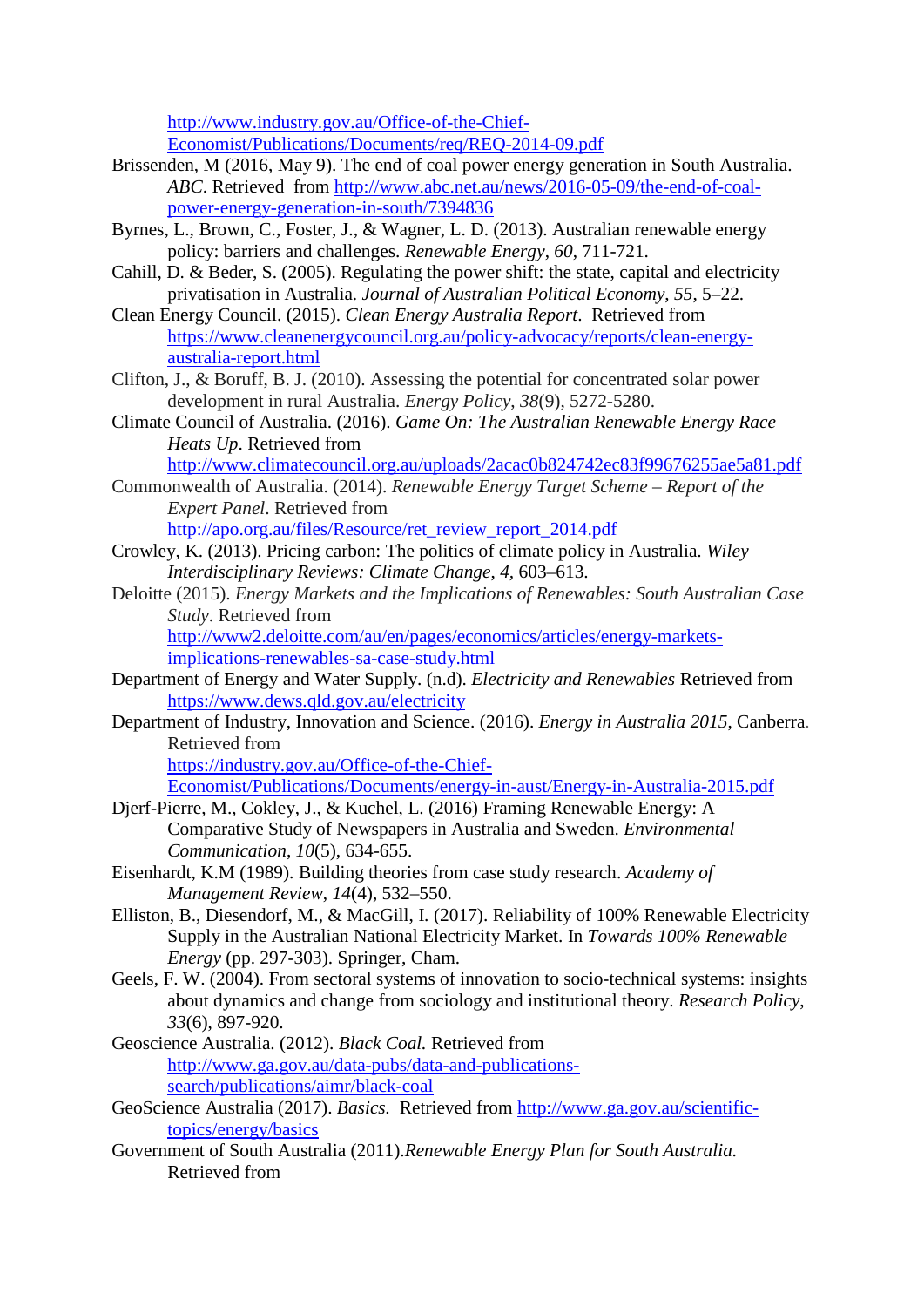[http://www.renewablessa.sa.gov.au/files/111019-renewable-energy-plan-for-south](http://www.renewablessa.sa.gov.au/files/111019-renewable-energy-plan-for-south-australia.pdf)[australia.pdf](http://www.renewablessa.sa.gov.au/files/111019-renewable-energy-plan-for-south-australia.pdf)

Government of South Australia. (2015). *First Year Review and Economic Statement 2015.*  Retrieved from

[http://www.economic.priorities.sa.gov.au/first\\_year\\_review](http://www.economic.priorities.sa.gov.au/first_year_review)

- Government of South Australia. (2016). *Retailer Energy Efficiency Scheme*. Retrieved from [http://www.sa.gov.au/topics/water-energy-and-environment/energy/rebates](http://www.sa.gov.au/topics/water-energy-and-environment/energy/rebates-concessions-and-incentives/retailer-energy-efficiency-scheme-rees)[concessions-and-incentives/retailer-energy-efficiency-scheme-rees](http://www.sa.gov.au/topics/water-energy-and-environment/energy/rebates-concessions-and-incentives/retailer-energy-efficiency-scheme-rees)
- Grubler, A. (2012). Energy transitions research: insights and cautionary tales. *Energy Policy*, *50*, 8-16.
- Heard, B., Corey J. A. Bradshaw & Barry W. Brook (2015). Beyond wind: furthering development of clean energy in South Australia. *Transactions of the Royal Society of South Australia*, *139*(1), 57-82
- Hicks, J., & Ison, N. (2011). Community-owned renewable energy (CRE): opportunities for rural Australia. *Rural Society*, *20*(3), 244-255.
- Hindmarsh, R., and Matthews, C. (2008). [Deliberative speak at the turbine face: community](http://www.tandfonline.com.elibrary.jcu.edu.au/doi/abs/10.1080/15239080802242662)  [engagement, wind farms, and renewable energy](http://www.tandfonline.com.elibrary.jcu.edu.au/doi/abs/10.1080/15239080802242662) transitions in Australia. *[Journal of](http://www.tandfonline.com.elibrary.jcu.edu.au/toc/cjoe20/10/3)  [Environmental Policy & Planning, 1](http://www.tandfonline.com.elibrary.jcu.edu.au/toc/cjoe20/10/3)0*(3), 217-232.
- Huddlestone-Holmes, C. (2014). *Geothermal energy in Australia*. CSIRO, Canberra. Retrieved from

<http://arena.gov.au/files/2014/07/Geothermal-Energy-in-Australia.pdf>

- International Energy Agency. (2016). *Renewable Energy Medium-Term Market Report 2016*  International Energy Agency, Paris. Retrieved from [http://www.iea.org/newsroom/speeches/MTRMR\\_2016\\_Launch\\_Presentation\\_FINA](http://www.iea.org/newsroom/speeches/MTRMR_2016_Launch_Presentation_FINAL_for_web.pdf) [L\\_for\\_web.pdf](http://www.iea.org/newsroom/speeches/MTRMR_2016_Launch_Presentation_FINAL_for_web.pdf)
- IPCC (Intergovernmental Panel on Climate Change) (2014). *Climate Change 2014 Synthesis Report Summary for Policy*. IPCC, Geneva. Retrieved from [http://www.ipcc.ch/pdf/assessment-report/ar5/syr/AR5\\_SYR\\_FINAL\\_SPM.pdf](http://www.ipcc.ch/pdf/assessment-report/ar5/syr/AR5_SYR_FINAL_SPM.pdf)
- Jacobsson, S., & Bergek, A. (2004). Transforming the energy sector: the evolution of technological systems in renewable energy technology. *Industrial and corporate change*, *13*(5), 815-849.
- Jacobsson, S., & Lauber, V. (2006). The politics and policy of energy system transformation—explaining the German diffusion of renewable energy technology. *Energy policy*, *34*(3), 256-276.
- Jessup, B. (2010). Plural and hybrid environmental values: a discourse analysis of the wind energy conflict in Australia and the United Kingdom. *Environmental Politics*, *19*(1), 21-44.
- Jessup, B., & Mercer, D. (2001). Energy policy in Australia: a comparison of environmental considerations in New South Wales and Victoria. *Australian Geographer*, *32*(1), 7-28.
- Jones, S. (2009). The future of renewable energy in Australia: a test for cooperative federalism? *Australian Journal of Public Administration*, *68*(1), 1-20.
- Kauffman, S. (1996). *At home in the universe: The search for the laws of self-organisation and complexity*. Oxford university press.
- Kellow, A., & Niemeyer, S. (1999). The development of environmental administration in Queensland and Western Australia: why are they different? *Australian Journal of Political Science*, *34*(2), 205-222.
- Kent, A., & Mercer, D. (2006). Australia's mandatory renewable energy target (MRET): an assessment. *Energy Policy*, *34*(9), 1046-1062.
- Krippendorff, K. (2004). *Content analysis: an introduction to its methodology*. Sage.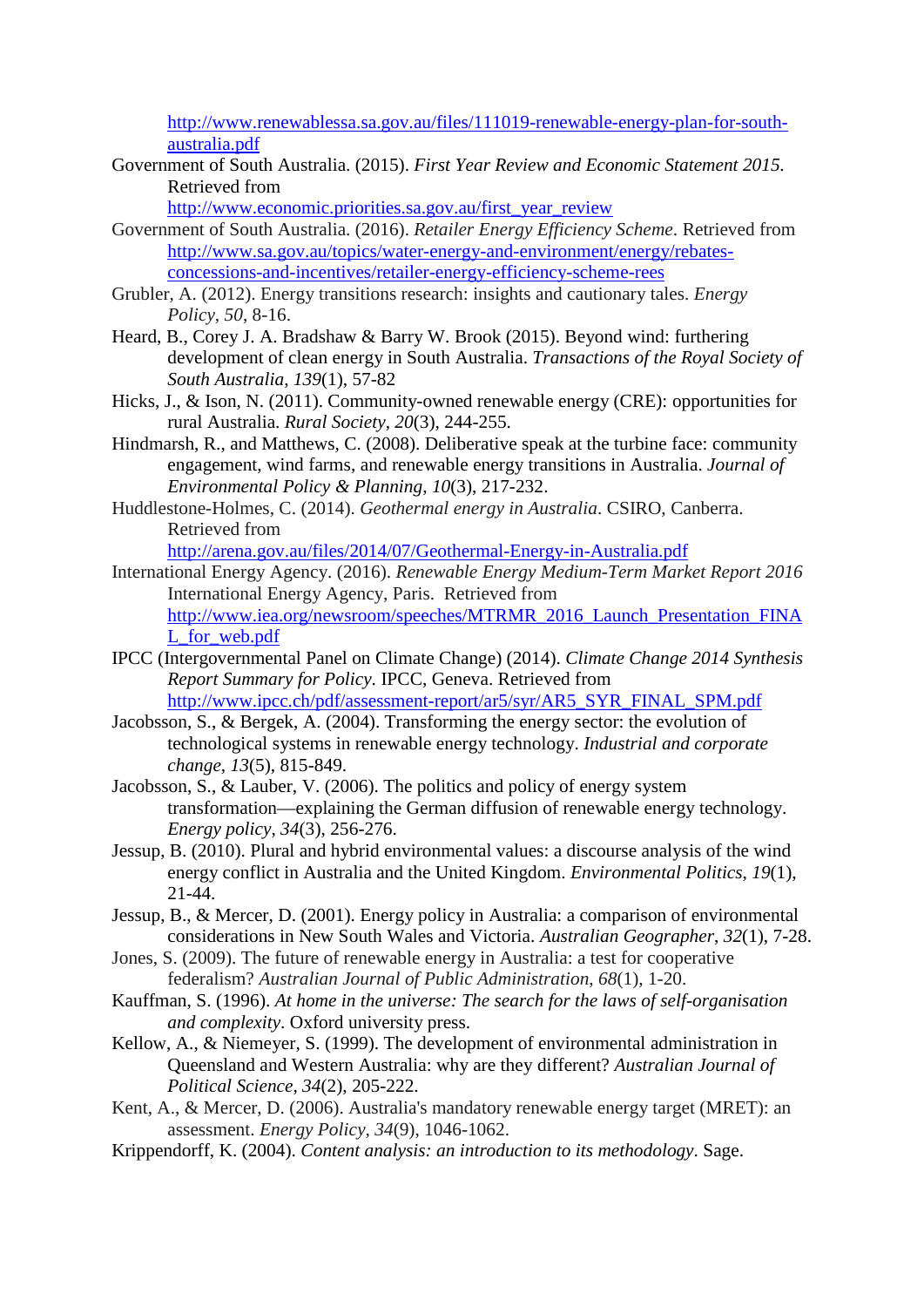- Laird, F. N., & Stefes, C. (2009). The diverging paths of German and United States policies for renewable energy: Sources of difference. *Energy Policy*, *37*(7), 2619-2629.
- MacGill, I., Outhred, H., & Nolles, K. (2004). National Emissions Trading for Australia: Key Design Issues and Complementary Policies for Promoting Energy Efficiency, Infrastructure Investment and Innovation. *Australasian Journal of Environmental Management*, *11*(1), 78-87.
- Martin, N. J., & Rice, J. L. (2012). Developing renewable energy supply in Queensland, Australia: a study of the barriers, targets, policies and actions. *Renewable Energy*, *44*, 119-127.
- Markard, J. (2011). Transformation of infrastructures: sector characteristics and implications for fundamental change. *Journal of Infrastructure Systems*, *17*(3), 107-117.
- Markard, J., Raven, R., & Truffer, B. (2012). Sustainability transitions: An emerging field of research and its prospects. *Research Policy*, *41*(6), 955-967.
- Meadowcroft, J. (2009). What about the politics? Sustainable development, transition management, and long term energy transitions. *Policy Sciences*,*42*(4), 323-340.
- Minerals Council of Australia (2017). *High Efficiency Low Emissions Technologies.*  Retrieved from

http://www.minerals.org.au/resources/coal21/low\_emissions\_coal\_technologies/high [efficiency\\_low\\_emissions\\_technologies](http://www.minerals.org.au/resources/coal21/low_emissions_coal_technologies/high_efficiency_low_emissions_technologies)

- Morrice, E., & Colagiuri, R. (2013). Coal mining, social injustice and health: A universal conflict of power and priorities. Health & Place 19, 74-79.
- Muenstermann, I. (2012). Australia's climate change, wind farming, coal industry and the 'big carbon plan': Mine coal, sell coal, repeat until rich. *Rural Society, 21*(3), 231-249
- Nelson, T. (2016). Redesigning a 20th century regulatory framework to deliver 21st century energy technology. *Journal of Bioeconomics*, 1-18.
- Oam, R. J. S. (2006). A critique of present Australian energy policy. *International Journal of Environmental Studies*, *63*(6), 719-729.
- Oteman, M., Wiering, M., & Helderman, J. K. (2014). The institutional space of community initiatives for renewable energy: a comparative case study of the Netherlands, Germany and Denmark. *Energy, sustainability and society*, *4*(1), 11.
- Owen, A. D. (2006). Renewable energy: externality costs as market barriers. *Energy Policy*, *34*(5), 632-642.
- Painuly, J. P. (2001). Barriers to renewable energy penetration; a framework for analysis. *Renewable Energy*, *24*(1), 73-89.
- Pearse, R. (2016). Moving targets: carbon pricing, energy markets, and social movements in Australia. *Environmental Politics*, *25*(6), 1079-1101.
- Pearson, B (2015, June 18). Even if users agreed to pay much higher electricity bills, SA could not be 100% renewable. *Minerals Council of Australia*. Retrieved from [http://www.minerals.org.au/news/even\\_if\\_users\\_agreed\\_to\\_pay\\_much\\_higher\\_electri](http://www.minerals.org.au/news/even_if_users_agreed_to_pay_much_higher_electricity_bills_sa_could_not_be_1) [city\\_bills\\_sa\\_could\\_not\\_be\\_1](http://www.minerals.org.au/news/even_if_users_agreed_to_pay_much_higher_electricity_bills_sa_could_not_be_1)
- Pittock, J., Hussey, K., & McGlennon, S. (2013). Australian climate, energy and water policies: conflicts and synergies. *Australian Geographer*, *44*(1), 3-22.
- Trudgill, S. (1990). Barriers to a better environment: what stops us from solving environmental problems? Belhaven Press, London.
- Quaschning, V. (2016). *Understanding renewable energy systems*. Routledge.
- Queensland Government. (2016a). *Electricity Generation*. Retrieved from [https://www.business.qld.gov.au/industry/energy/electricity-industry/electricity](https://www.business.qld.gov.au/industry/energy/electricity-industry/electricity-queensland/electricity-generation)[queensland/electricity-generation](https://www.business.qld.gov.au/industry/energy/electricity-industry/electricity-queensland/electricity-generation)
- Queensland Government. (2016b). *A Solar Future* Retrieved from <https://www.dews.qld.gov.au/electricity/solar/solar-future>